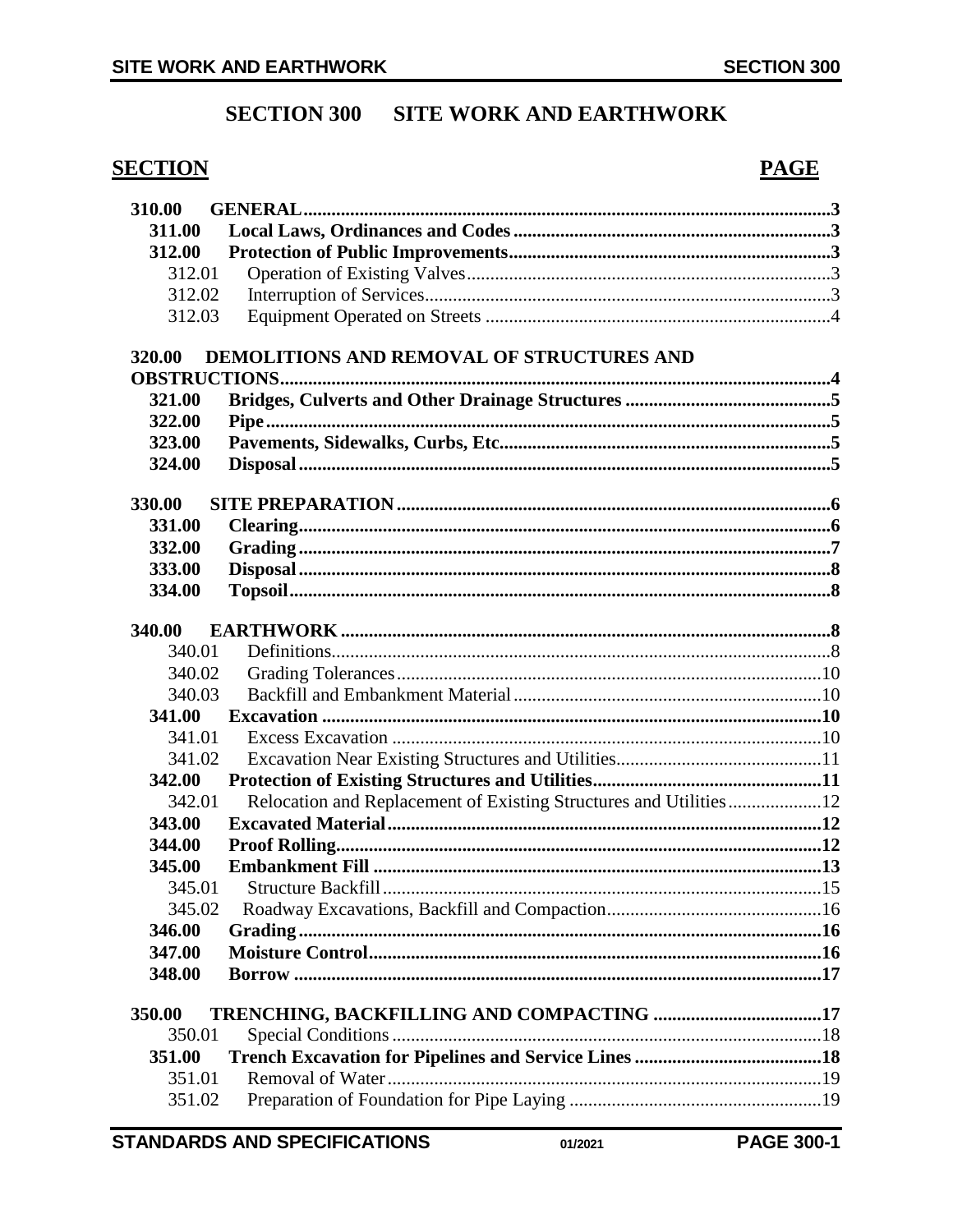| 352.00 |    |
|--------|----|
| 352.01 |    |
| 353.00 |    |
| 353.01 |    |
| 353.02 |    |
| 354.00 |    |
| 355.00 |    |
| 355.01 |    |
| 355.02 |    |
| 355.03 |    |
|        |    |
| 360.00 | 23 |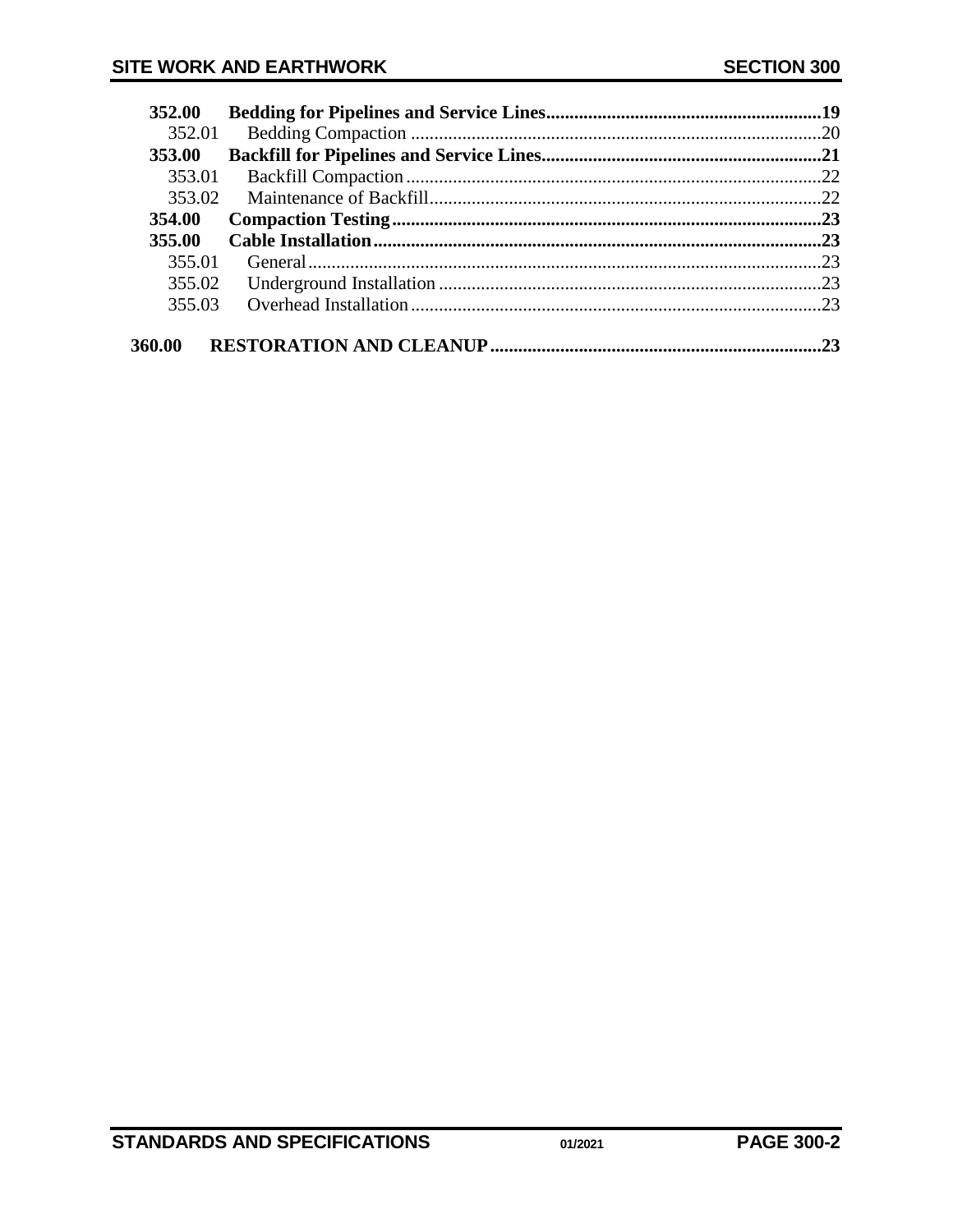# <span id="page-2-0"></span>**SECTION 300 SITE WORK AND EARTHWORK**

#### **310.00 GENERAL**

All site work and excavation shall comply with the requirements of the STANDARDS AND SPECIFICATIONS and any special criteria established by the Town. The Town Engineer, at a predesign/pre-construction meeting, may establish special criteria. Site work shall be completed as detailed on the accepted engineering plans. Site work shall consist of demolition and removal of structures and obstructions; clearing and grubbing; overlot grading; subgrade preparation; removal of topsoil; site preparation; excavation and embankment; excavation, trenching, bedding and backfill of pipelines and service lines; excess excavation; borrow; and restoration and cleanup.

### <span id="page-2-1"></span>**311.00 Local Laws, Ordinances and Codes**

The Contractor shall comply with all current federal, state, county, and local laws, and codes pertaining to earthwork. The Contractor must obtain all necessary permits as required in Section 100, General Conditions, of these STANDARDS AND SPECIFICATIONS and/or any permits required by this Section prior to commencement of the work. The Contractor shall notify the Town Engineer twenty-four (24) hours before the start of the work or when work is to be resumed following a delay.

#### <span id="page-2-2"></span>**312.00 Protection of Public Improvements**

The Contractor shall be held responsible for the protection of public improvements as stated in Section 141.00, Protection of Public and Utility Interests, of these STANDARDS AND SPECIFICATIONS. It will be the Contractor's responsibility to replace all public improvements so damaged at his own expense. Street cuts are restricted according to Section 143.00 of these STANDARDS AND SPECIFICATIONS.

### <span id="page-2-3"></span>312.01 Operation of Existing Valves

The Public Works Department will operate all existing valves, blow-offs, and curb stops. **The Contractor will operate no valve or other control device on any existing system for any purpose unless authorized by the Town**.

#### <span id="page-2-4"></span>312.02 Interruption of Services

Before starting site work, the Contractor shall plan and coordinate for the disconnection or interruption of all services such as water, sewer, cable T.V., telephone, gas, electric power and traffic. Disconnection and/or interruptions shall be made in accordance with the regulations of the utility that controls the supply of the service. Whenever the flow of traffic is affected, a Traffic Control Plan shall be provided in accordance with Section 141.08, Traffic Control, Barricades, and Warning Signs, of these STANDARDS AND SPECIFICATIONS.

The Public Works Department shall provide a representative to be on site to observe and approve the Contractor's disconnection or interruption of the water and sewer services. Seventy-two (72) hours prior to the interruption of service, the Contractor will notify the Town of his plan and schedule.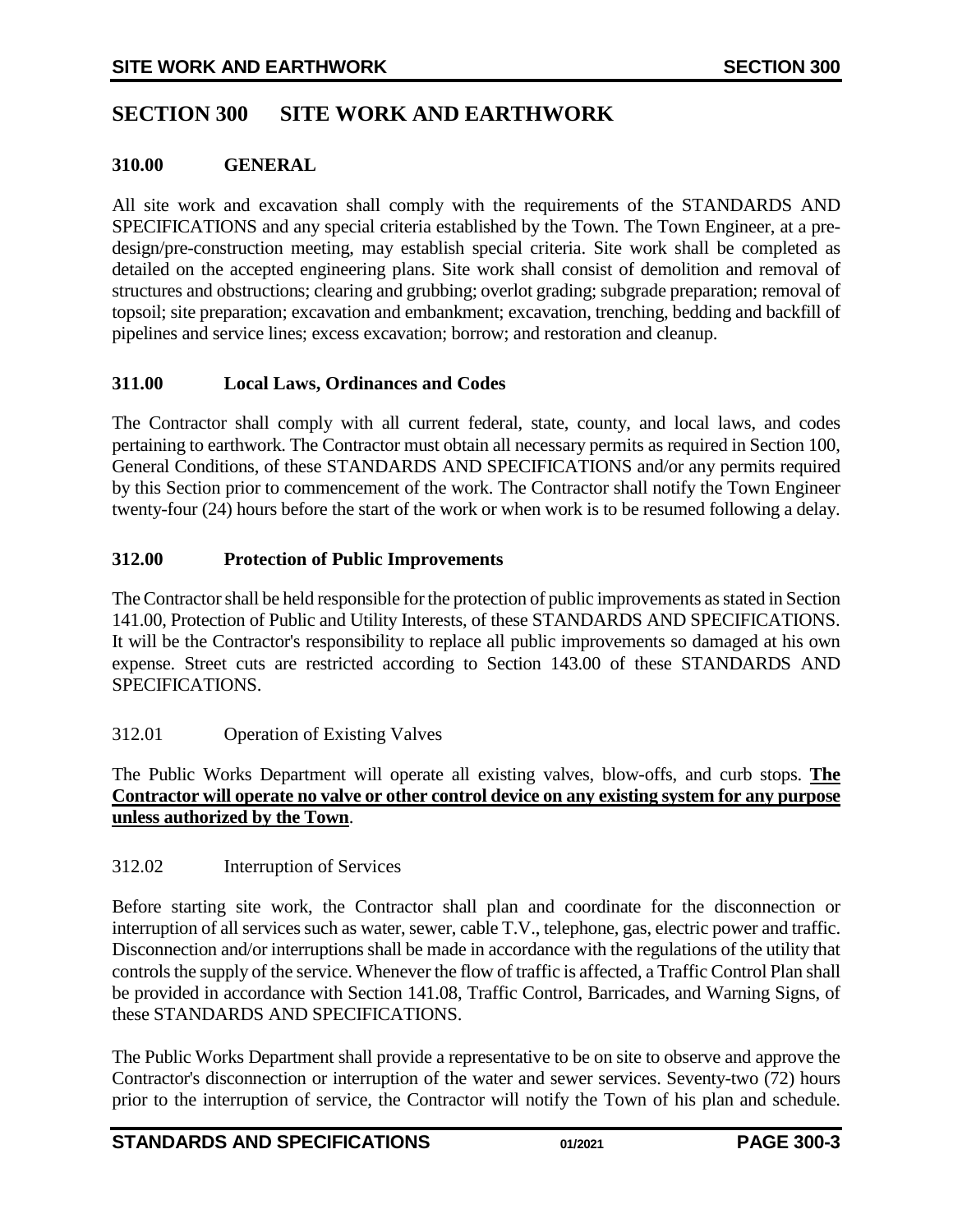Twenty-four (24) hours prior to the interruption of service, the Contractor will notify all users in writing with a hand delivered notification whose service will be interrupted in order for them to make provisions for necessary water storage. No line in service will be shut down for more than a four (4) hour period at one time. Prior approval by the Town Engineer is required for all shutdowns.

## <span id="page-3-0"></span>312.03 Equipment Operated on Streets

Only pneumatic-tired equipment shall be permitted to operate over paved surfaces. The Contractor shall be responsible for any damage to the street surface resulting from his operation.

### <span id="page-3-1"></span>**320.00 DEMOLITIONS AND REMOVAL OF STRUCTURES AND OBSTRUCTIONS**

The Contractor shall remove, wholly or in part and satisfactorily dispose of all foundations, signs, structures, fences, old pavements, abandoned pipelines, traffic signal material and any other obstructions which are not designated to remain, except for utilities and for those items which other provisions have been made for removal. All salvable material shall be clearly marked by the Town and will be removed, without unnecessary damage, in sections or pieces that may be readily transported and will be stored in locations approved by the Town Engineer. These materials may include, but shall not be limited to, manhole frames and covers, inlet grates, fence material, handrails, culverts, guardrail, walkway, roadway and parking appurtenances (traffic signals and attached hardware, including mast arms and span wire) and irrigation systems and appurtenances. The Contractor shall be required to replace any materials lost from improper storage methods or damaged by negligence. Removal of sign panel will include all work necessary to remove the panel and its attachment hardware from the existing installation. Concrete adhering to sign posts will be removed; pedestals and based will be removed to one foot (1') below the surrounding ground or subgrade.

Where portions of structures are to be removed, the remaining parts shall be prepared to fit new construction. The work will be done in accordance with plan details and in such a manner that materials to be left in place will be protected from damage. The Contractor at his expense shall repair all damage to portions of structures that are to remain in place. Reinforcing steel, projecting from the remaining structure, shall be cleaned and aligned to provide bond with new extension. Dowels are to be securely grouted with approved grout. Depressions resulting from the removal of structures, footings, and other obstructions, shall be filled and compacted with clean fill materials so as to eliminate hazards of cave-in, accumulation and ponding of water.

Materials used in detour structures and supplied by the Contractor, shall be the property of the Contractor. After the detour is abandoned, he will completely remove the detour structure and will dispose of materials according to these STANDARDS AND SPECIFICATIONS.

Immediately following demolition and removal of rubbish from the site, provided additional work is not required, the Contractor shall grade the entire contract area by filling, compacting, and leveling the site to existing adjacent grades.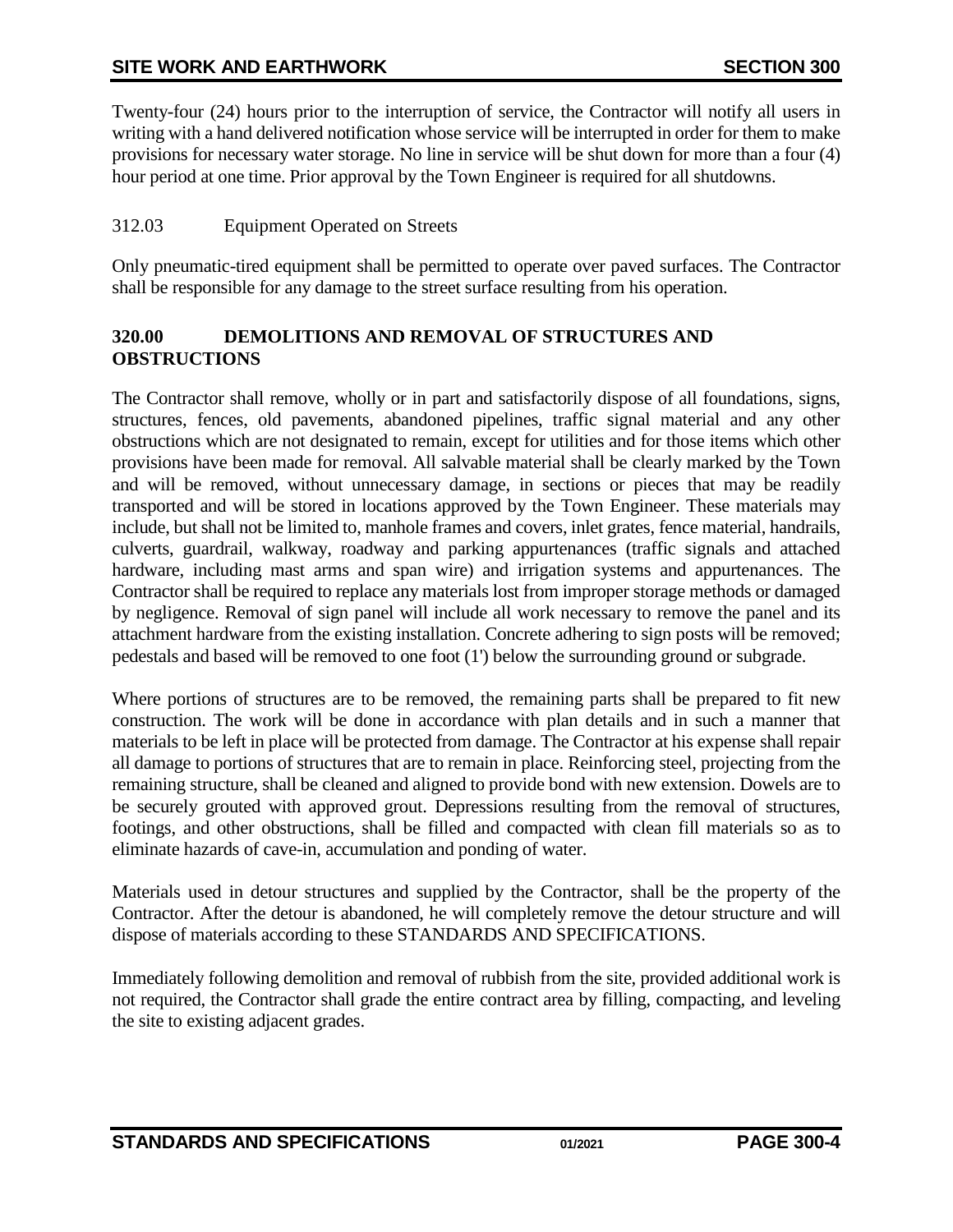## <span id="page-4-0"></span>**321.00 Bridges, Culverts and Other Drainage Structures**

Bridges, culverts, and other drainage structures in use by traffic shall not be removed until the Town Engineer in accordance with Section 141.08, General Conditions, of these STANDARDS AND SPECIFICATIONS, has approved a Traffic Control Plan.

Unless otherwise directed, the substructures of existing structures will be removed down to one (1) foot below natural stream bottom or ground surface. Where such portions of existing structures lie wholly or in part within the limits of a new structure, they will be removed as necessary to accommodate the construction of the proposed structure. Steel, pre-cast concrete and wood bridges shall be carefully dismantled without unnecessary damage. Steel members to be salvaged will be match-marked with waterproof paint.

## <span id="page-4-1"></span>**322.00 Pipe**

Unless otherwise provided, all pipe shall be carefully removed and cleaned; every precaution must be taken to avoid breaking or damaging the pipe. Pipes to be re-laid shall be removed and stored, when necessary, so that there will be no loss or damage before relaying.

Where culverts or sewers are to be left in place and plugged, the ends shall be filled with Type III concrete. Culvert and sewer ends are to be sufficiently filled to prevent future settlement of embankments.

When removing manholes, catch basins and inlets, any live sewer connected with these items will be properly reconnected, and satisfactory bypass service will be maintained during such operations.

### <span id="page-4-2"></span>**323.00 Pavements, Sidewalks, Curbs, Etc.**

All concrete or asphalt that is to remain shall have a straight, true line with a vertical face. Concrete or asphalt may be cut with a cutting wheel, jackhammer, or saw. If the Contractor cannot maintain a straight, true break line, the Town Engineer will order sawing. The sawing shall be done carefully, and the Contractor, at his expense will repair all damages to the concrete or asphalt to remain in place. The minimum depth of saw cuts in concrete will be two (2) inches.

The Contractor shall be responsible for the cost of removal and replacement of all over break as determined by the Town Engineer.

## <span id="page-4-3"></span>**324.00 Disposal**

The Contractor shall make all necessary arrangements for obtaining suitable disposal locations, and the cost involved will be included in the work. If disposal will be at other than established dumpsites, the Town Engineer may require the Contractor to furnish written permission from the property owner on whose property the materials will be placed.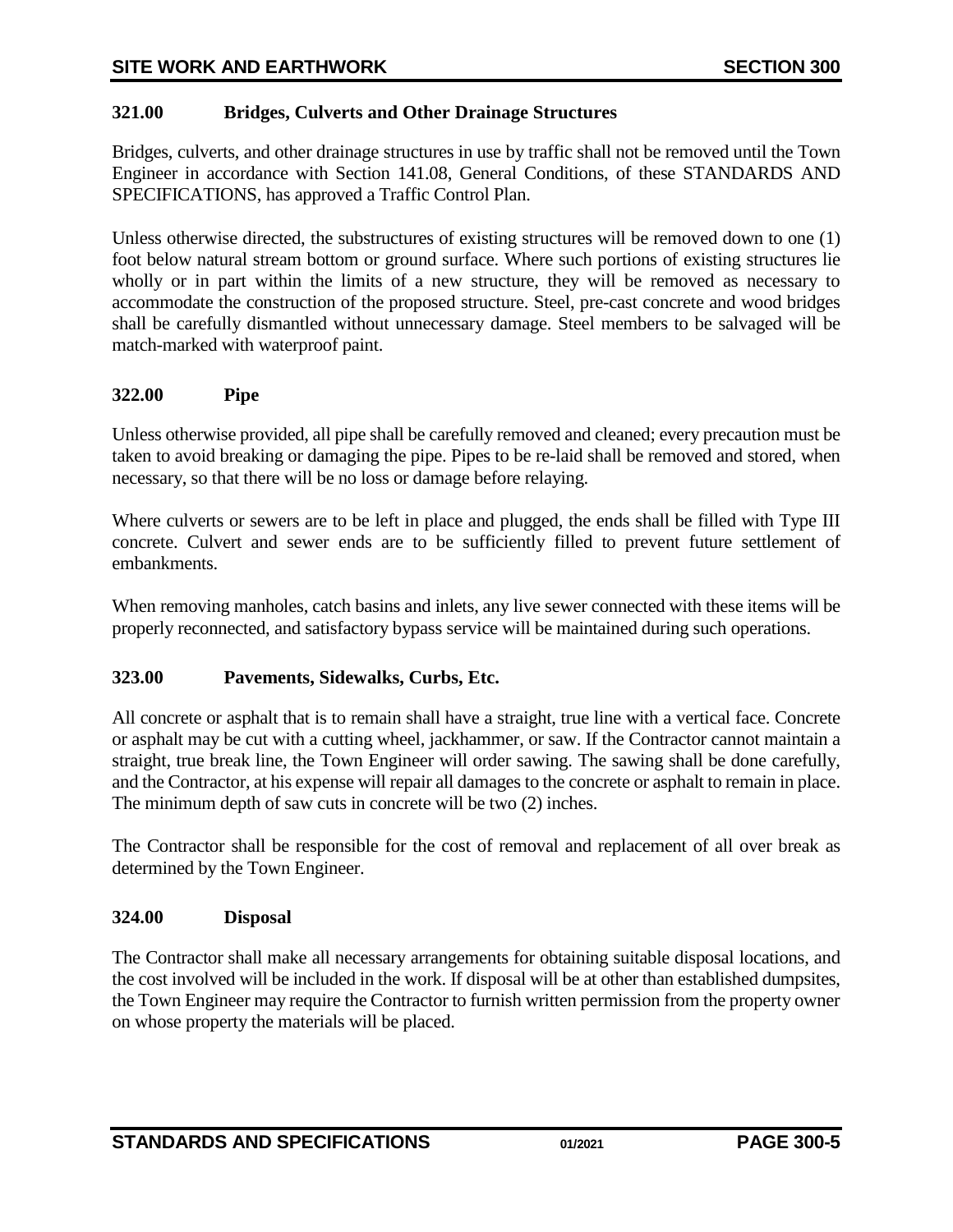## <span id="page-5-0"></span>**330.00 SITE PREPARATION**

The Contractor shall complete all work necessary to satisfactorily prepare the site as shown on the accepted drawings and as specified herein. Following this preparation, the site shall be in such a condition as to easily continue with the next operation whether it is excavating, backfilling, or any other operations that are a part of the project. Site preparation includes clearing, grubbing, grading, tree and shrub removal, native grass stripping and removing and disposing of all debris within the limits of the project and such other areas as may be indicated on the plans or required by the work, except such objects as are designated to remain or are to be removed in accordance with other sections of these STANDARDS AND SPECIFICATIONS. This work shall also include the preservation from injury or defacement of all vegetation and objects designated to remain.

#### <span id="page-5-1"></span>**331.00 Clearing**

The Town shall establish construction lines and designate all trees, shrubs, plants and other things that are to remain. The Contractor shall preserve all things designated to remain. Paint required for cut or scarred surfaces of trees or shrubs selected to remain will be an approved asphalt base paint, prepared especially for tree surgery.

Branches on trees or shrubs shall be removed as directed. Branches of trees extending over the roadbed must be trimmed to give a clear working area above the roadbed surface. All trimming shall be done in accordance with Section 1000 of these Standards and Specifications.

Hedges will be pulled or grubbed in such a manner as to assure complete and permanent removal. Sod not required to be removed, must be thoroughly disked before construction of embankment.

All surface objects and trees, stumps, roots and other protruding obstructions not designated to remain will be cleared and/or grubbed as required, except nonperishable solid objects which will be a minimum of two (2) feet below subgrade.

Except in areas to be excavated, stump holes and other holes from which obstructions are removed must be backfilled with suitable material and compacted in accordance with these STANDARDS AND SPECIFICATIONS.

The Contractor will scalp areas where excavation or embankment is to be made. Scalping will include the removal of material such as brush, roots, sod, grass, residue of agricultural crops, sawdust, and other vegetable matter from the surface of the ground.

Clearing shall be performed in a careful and orderly manner with due consideration and protection of adjoining property, the public and workmen. Any damage to streets, parking lots, utilities, plants, trees, buildings or structures on private property, or to bench marks and construction staking due to the negligence of the Contractor, shall be repaired and restored to its original condition by the Contractor at his expense. Those areas which are to be saved will be clearly staked or fenced off by the Contractor per the Town's instructions and it will be the Contractor's responsibility to ensure that these areas are not damaged during the construction process. Following completion of construction,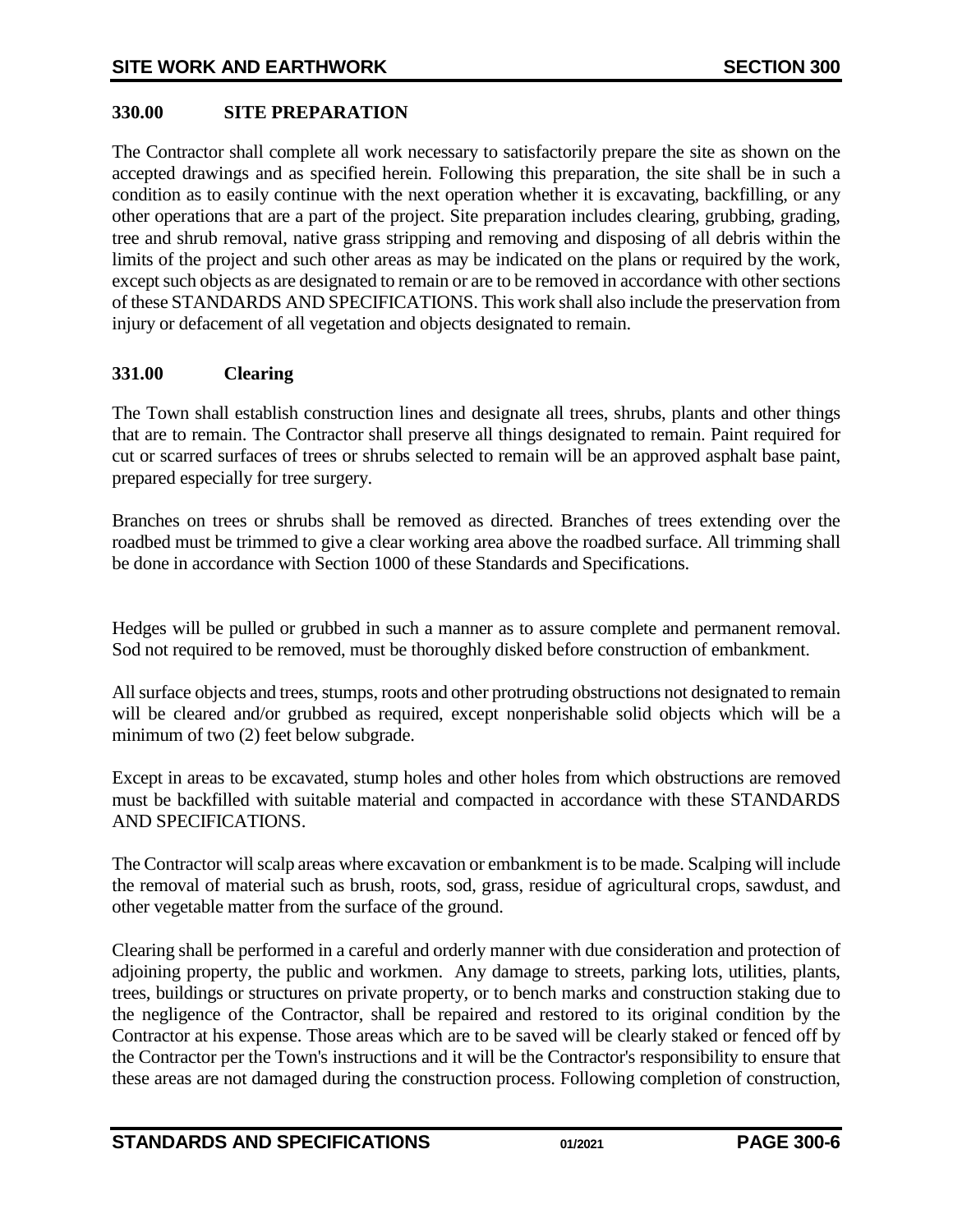should any of these trees, shrubs or sod require replacement, it shall be done at the Contractor's expense.

## <span id="page-6-0"></span>**332.00 Grading**

A Stormwater Quality Permit shall be required as specified in Section 151.00 of these STANDARDS AND SPECIFICATIONS.

A. If grading is in excess of 1 acre or less than one acre but part of a common plan of development, additional requirements must be adhered to in accordance with the Town of Erie's Standards.

Upon completion of the work, the Contractor shall provide the following information:

- A. An "as-graded" plan showing original ground surface elevations, as constructed ground surface elevations, lot drainage patterns, locations and elevations of all surface and subsurface drainage facilities.
- B. A soil grading report prepared by the soils engineer including locations and elevations of field density tests, summaries of field and laboratory tests and any other substantiating data and comments on any changes made during grading and their effect on the recommendations made in the soils engineering report.
- C. A geological report prepared by the engineering geologist including a final description of the geology of the site including any new information disclosed during the grading, and the effect of it on recommendations incorporated in the accepted grading plan.

All areas disturbed during grading operations shall have temporary or final stabilization methods implemented after fourteen (14) days of no work being performed. All areas disturbed during grading operations shall have the final graded area hydro seeded or re-vegetated with native grasses in accordance with the requirements of the Town of Erie. Seeding must be completed within sixty- (60) days of the grading completion and no longer than one hundred eighty (180) days of the commencement of grading operations at the site.

The Contractor shall insure that the dust proofing requirements of Section 141.07, General Requirements, of these STANDARDS AND SPECIFICATIONS are strictly adhered to for the duration of the project.

Grading of filled and unfilled areas shall be to the lines and grades indicated on the accepted plans. Grading shall be performed in conjunction with all of the necessary clearing, grubbing, stripping, filling, and compacting operations to the satisfaction of the Town. Slopes of 4:1 will be considered a normal minimum. Under special conditions, slopes of 3:1 may be utilized with written approval of the Town Engineer.

Grading shall be done by approved means. Areas adjacent to structures and other areas inaccessible to heavy grading equipment shall be graded by manual methods.

Final grading shall be performed in such a manner as to provide proper drainage. In no case shall drainage from the project site be so altered or controlled as to result in damage, or the potential for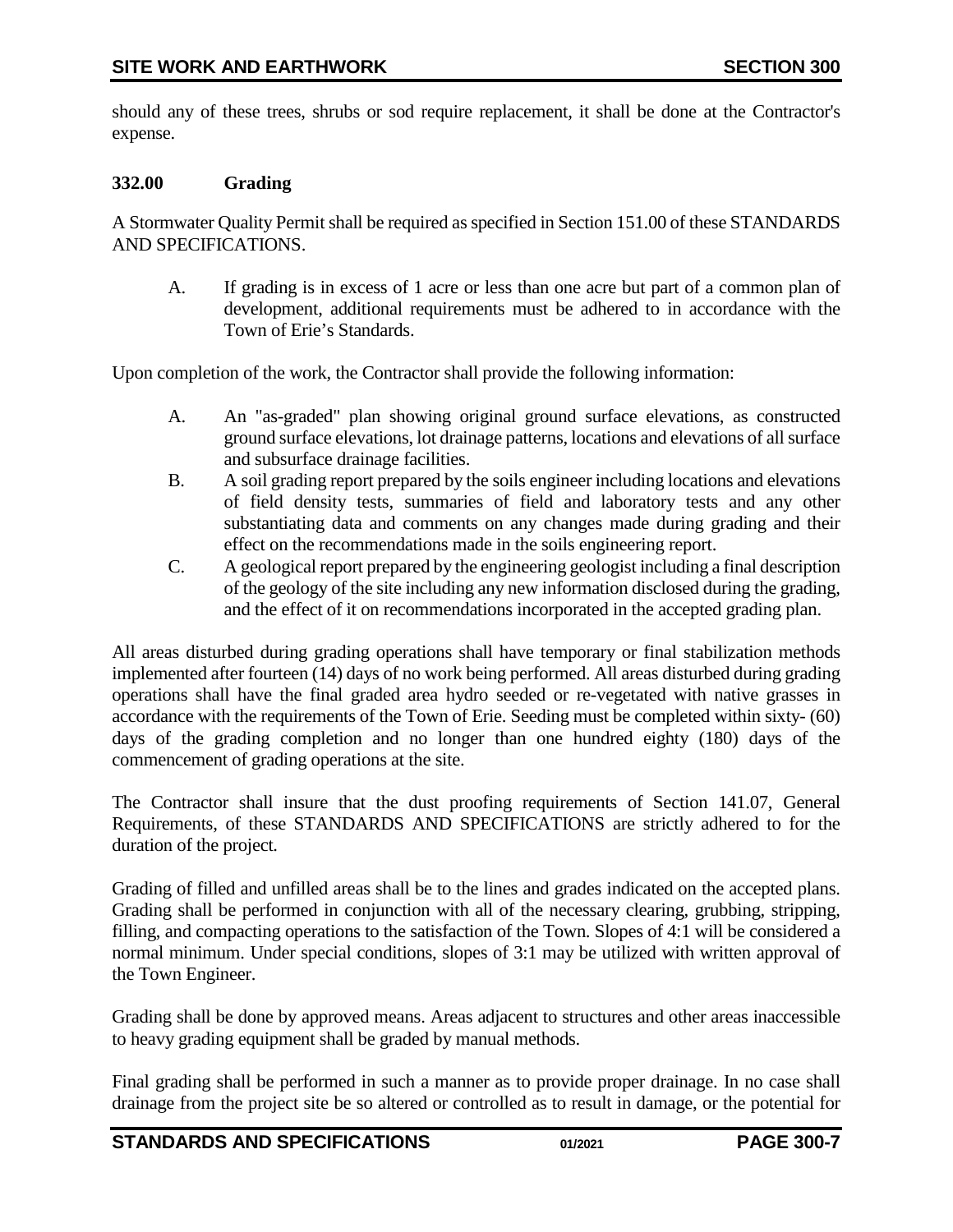damage, to adjacent property or to any portion of the work executed under the project from erosion or flooding.

## <span id="page-7-0"></span>**333.00 Disposal**

The Contractor shall make all necessary arrangements for obtaining suitable disposal locations, and the cost involved will be included in the bid price. If disposal will be at other than established dump sites, the Town Engineer may require the Contractor to furnish written permission from the property owner on whose property the materials and debris will be placed. Materials and debris shall be disposed of in a manner acceptable to the Town Engineer. Burning shall not be permitted without prior written approval of the Town Engineer and the county health department.

### <span id="page-7-1"></span>**334.00 Topsoil**

The Contractor shall salvage within the project limits, or acquire when needed, loose friable loam reasonably free of admixtures of subsoil, refuse, stumps, roots, rocks, brush, weeds, heavy clay, toxic substances or other material which would be detrimental to the proper development of vegetative growth.

Topsoil shall not be placed until the areas to be covered have been properly prepared and grading operations in the area have been completed. Topsoil shall be placed and spread at locations and to the thickness shown on the plans and shall be keyed to the underlying material.

### <span id="page-7-2"></span>**340.00 EARTHWORK**

This work shall consist of excavation, disposal, shaping or compaction of all material encountered within the limits of the project, including but not limited to excavation of ditches and channels, surface boulders, muck, rock, concrete foundations, slabs, stripping, etc. Excavation will be performed to the line and grade and typical cross sections indicated on accepted plans or as required by the Town Engineer.

Excavation, dewatering, sheeting, and bracing shall be carried out in such a manner as to eliminate any possibility of undermining or disturbing the foundation of any existing structures or any work previously completed.

This Section does not include any work that is related to trenching, backfilling and compacting (refer to Section 350.00 of these STANDARDS AND SPECIFICATIONS).

Should the project warrant, the Town Engineer might require the Contractor to provide an earthmoving diagram and haul routes.

#### <span id="page-7-3"></span>340.01 Definitions

*Bedding material* - material that is installed under pipelines (other than sanitary sewer and water lines), riprap, low flow channel or any other place considered necessary by the Town Engineer. The thickness of this material will be as shown on the accepted plans and will normally be six (6)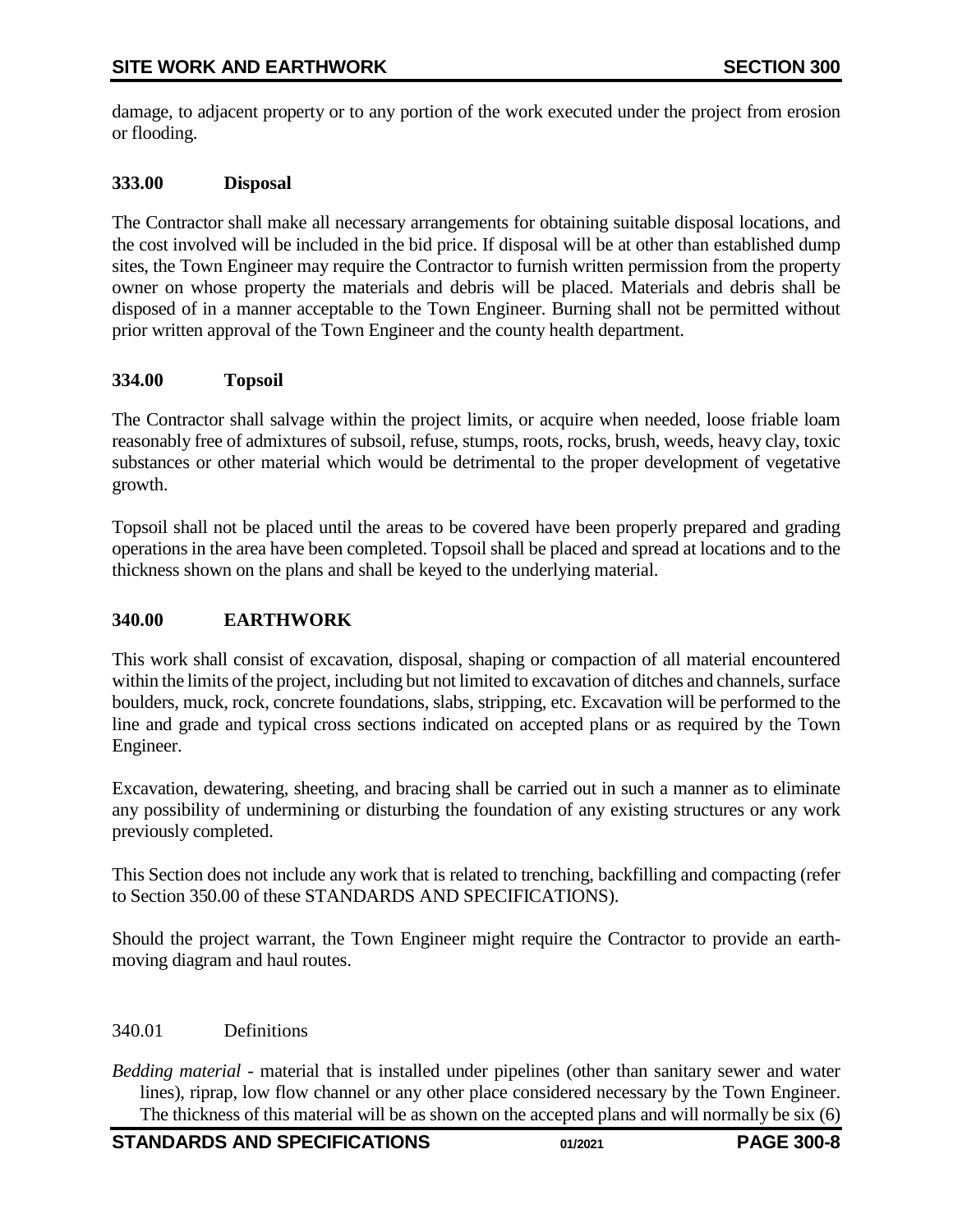inches under structures and three (3) inches under the bell of any pipe. Bedding material shall meet the gradation of CDOT "No.67 Coarse Aggregate" as specified in Section 703.02 in the latest edition of the CDOT "Standard Specifications for Road and Bridge Construction".

- *Borrow*  backfill or embankment material that must be acquired from designated borrow areas to make up the deficient areas that cannot be completed from excavation within work limits. All sources of borrow material must be approved by the Town Engineer.
- *Embankment fill* earthwork consisting of embankments, including preparation of the area upon which they are to be placed, dikes within or outside right-of-way, placing and compacting of approved material within areas where unsuitable materials have been removed, and placing and compacting of embankment materials in holes, pits and other depressions to lines and grades shown on the accepted plans. Only suitable materials shall be used in construction of embankments and backfills.
- *Proof rolling* the application of test loads over a sub-grade surface by means of a heavy pneumatictired vehicle to locate weak areas in sub grade. See Section 344.00 for specifications.
- *Rock excavation* Igneous, metamorphic or sedimentary rock formations that cannot be excavated with a D-9 tractor in good repair with a single hydraulic ripper.
- *Stabilization material* material that is to be placed in areas of over excavation of unsuitable material, or in areas of high water table to stabilize the unsuitable material. Stabilization material shall meet the gradation of "No. 4 Coarse Aggregate" as specified in Section 703.02 of the CDOT "Standard Specifications for Road and Bridge Construction".
- *Structure backfill* earthen material that is installed around and over any structure as illustrated on the accepted plans. Imported structure backfill (Class I) shall meet the general gradation of "Class 1 Structure Backfill Material" as specified in Section 703.08 of the CDOT "Standard Specifications for Road and Bridge Construction". On site Class 2 structure backfill shall also meet the requirements of Section 703.08 of the CDOT Specifications for Road and Bridge Construction.
- *Structure excavation* excavation of any and all materials over an area extending three (3) feet out from the outer most bottom edge of a proposed structure, up to existing grade or top of proposed grade (whichever comes first) at a one to one (1:1) slope. Rock formations within this area that can be removed by ripping with a D-9 tractor in good repair with a single hydraulic ripper shall be considered structure excavation.
- *Suitable material* any earthen material consisting of on-site or similar non-organic sands, gravels, clays, silts and mixtures thereof with a maximum size of six (6) inches. Bedrock that breaks down to specified soil types and sizes during excavation hauling and placement may be considered as suitable material.
- *Unclassified excavation* any and all earthen materials encountered, including rocks and boulders, during construction. Rock formations that can be removed by ripping with a D-9 tractor in good repair with a single hydraulic ripper are considered as unclassified excavation.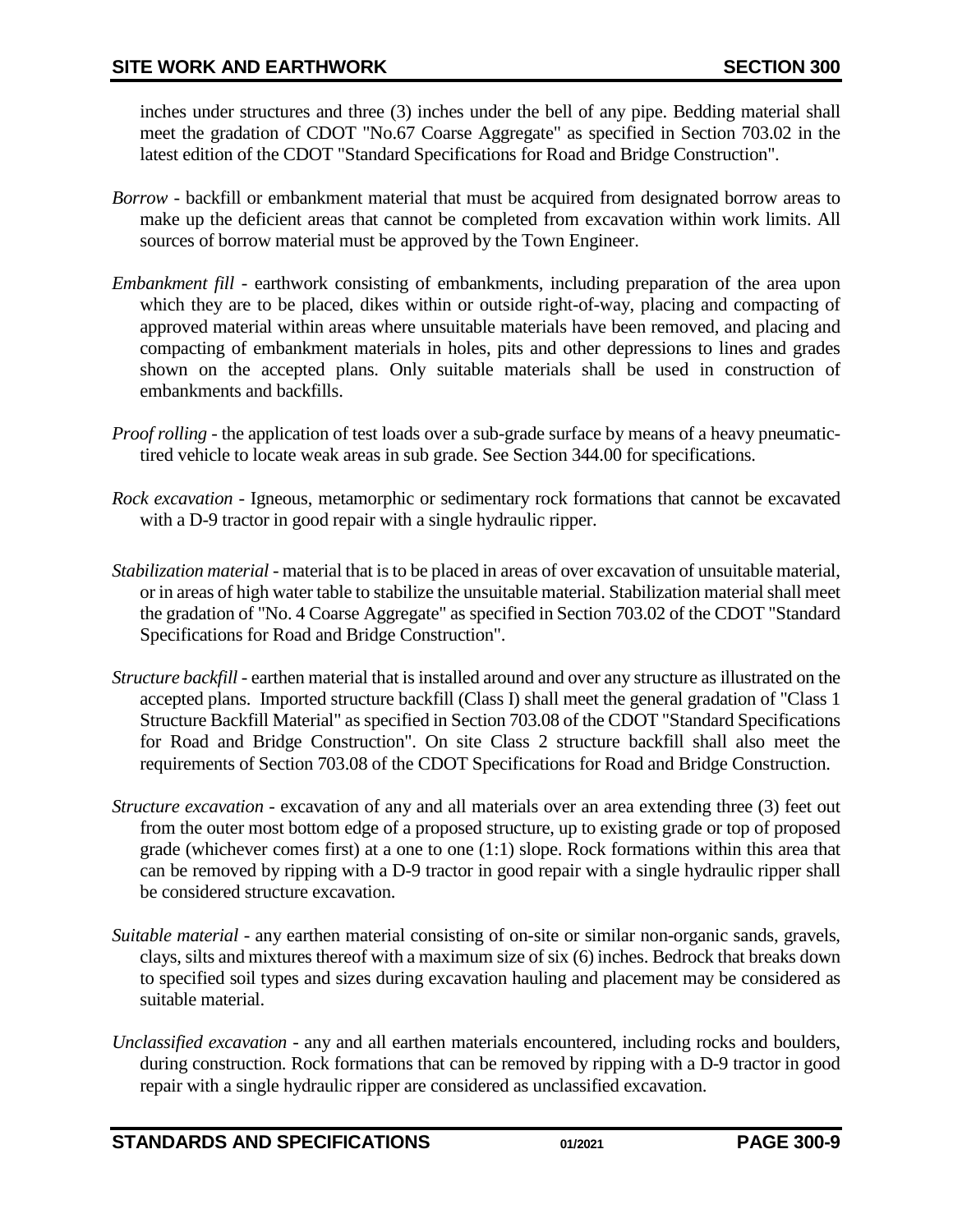*Unsuitable material* - any earthen material containing vegetable or organic silt, topsoil, frozen materials, trees, stumps, certain man made deposits, or industrial waste, sludge or landfill, or other undesirable materials.

#### <span id="page-9-0"></span>340.02 Grading Tolerances

All earthwork shall be carried out in such a manner that final grades, after excavation, compaction of backfill, placement of rip rap, and construction of channel lining, etc. shall conform to those illustrated by design cross sections. The final earthwork shall be considered acceptable, providing all final grade elevations do not vary from the designed elevations by more than the following:

- A. 0.3 feet at the top of any embankment where a cut side slope intersects the existing grade.
- B. 0.5 feet in all portions of the site not included in item A above.

#### <span id="page-9-1"></span>340.03 Backfill and Embankment Material

Any suitable material or borrow as defined above. Free running water shall be drained from materials before placement.

#### <span id="page-9-2"></span>**341.00 Excavation**

All excavation shall meet the requirements as outlined in Senate Bill 18-167 (Colorado Subsurface Utility Law) or current.

All excavated areas will be graded in a manner that will permit adequate drainage, will not disturb material outside the limits of slopes and will be within the tolerances noted in Section 340.02 of these STANDARDS AND SPECIFICATIONS. When practical, all suitable material removed from the excavation will be used in the formation of embankments, for backfilling, and for other purposes. Materials that are considered unsuitable material (including rock) or surplus by the Town Engineer shall be disposed of by the Contractor at his expense, in accordance with Section 324.00 and 333.00 of these STANDARDS AND SPECIFICATIONS.

All water pumped or drained from the work shall be disposed of in a manner satisfactory to the Town Engineer, without undue interference with other work or damage to pavements, other surfaces, or property.

#### <span id="page-9-3"></span>341.01 Excess Excavation

If in the opinion of the Town Engineer, the material at or below the depth to which excavation for structures would normally be carried is unsuitable for the required installation, it shall be removed to such widths and depths as directed by the Town Engineer and shall be replaced with stabilization material.

Where the bottom of the excavation, by error of the Contractor, have been taken to a depth greater than the depth specified, shown on the accepted plans or directed by the Town Engineer, said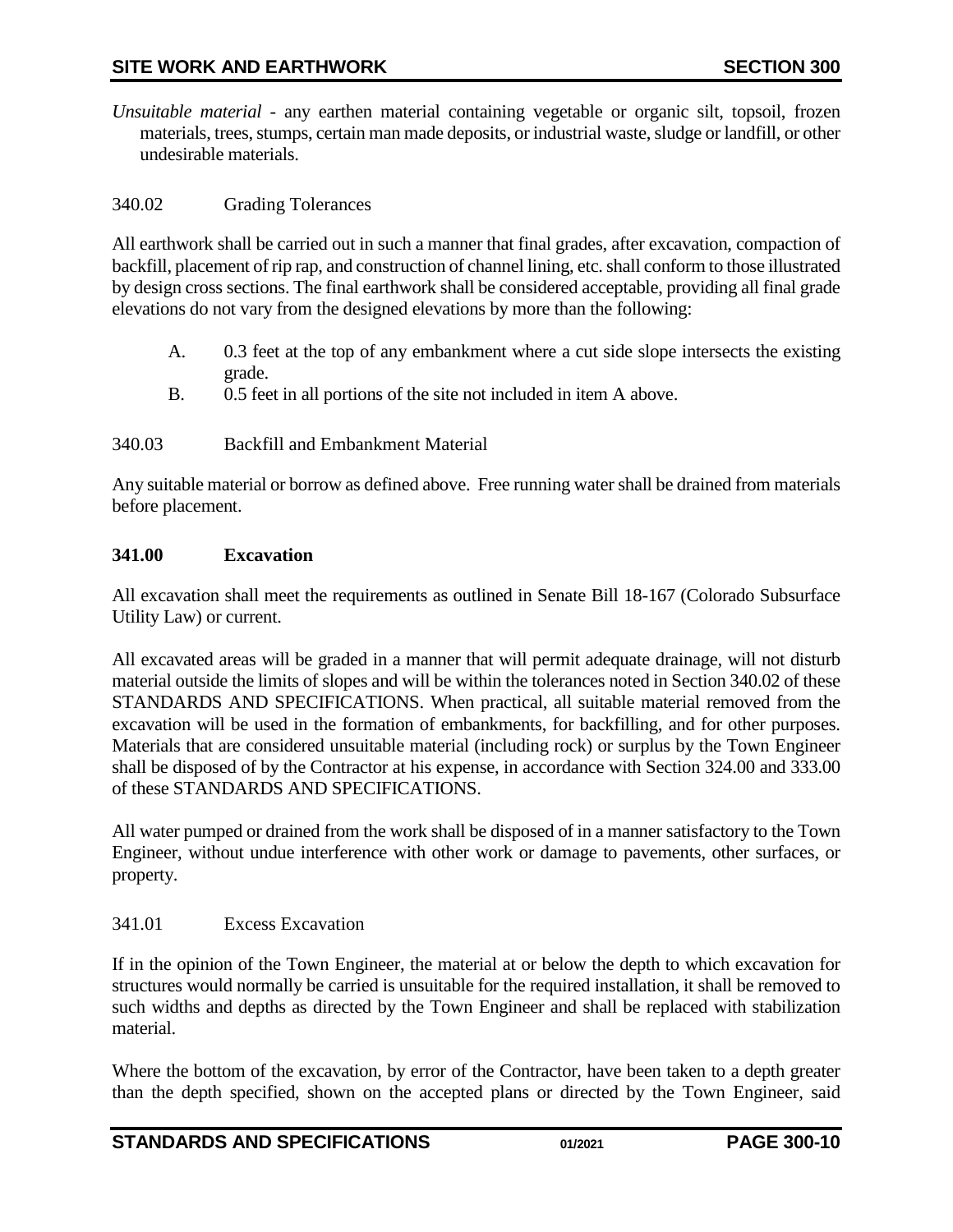condition shall be corrected by refilling to the proper grade with structure backfill. Should this backfill for over excavation occur in areas of high groundwater, and then the backfill material shall e stabilization material. The Town Engineer shall approve all measures taken to rectify conditions caused by over excavation, and the cost resulting from such measures shall be borne by the Contractor.

If, through failure or neglect of the Contractor to conduct the excavation work in a proper manner, the surface of the subgrade is in an unsuitable condition for proceeding with construction, the Contractor shall, at his own expense, remove the unstable material and replace it with recycled concrete, structure backfill, or other approved material so that the condition of the subgrade meets with the approval of the Town Engineer before any work is placed thereon. Failure of the Contractor to control surface or groundwater adequately, premature excavation at the work site, or other manifestations of the Contractor's neglect or improper conduct of work, as determined by the Town Engineer, shall be grounds for requiring removal and replacement of unsuitable subgrade without additional compensation.

# <span id="page-10-0"></span>341.02 Excavation Near Existing Structures and Utilities

The Contractor's attention is directed to the fact that underground utilities may exist within or immediately adjacent to the areas of proposed construction. Where possible, these utilities are indicated on the accepted plans; however, all of the services may not have been shown on the accepted plans, and the completeness and accuracy of the information presented is unverified and without guarantee. This information is supplied for the purpose of providing the Contractor with an indication as to the approximate locations of utilities at the work areas so that he will be made aware of probable obstructions and the extent to which these may affect construction.

All utility lines shall be located on the ground with location equipment well ahead of the work at all times. All such locations shall be plainly marked by coded paint symbols on pavement or by marked stakes in the ground. The Contractor at no extra cost shall provide all such work.

# <span id="page-10-1"></span>**342.00 Protection of Existing Structures and Utilities**

All existing poles, pipes, wire, fences, curbs, property line markers, and other structures that, in the opinion of the Town Engineer, must be preserved in place without being temporarily or permanently relocated, shall be carefully supported and protected from damage by the Contractor. In case of damage, the Contractor shall notify the property owner so that proper steps may be taken to repair any and all damage done. When the property owners do not wish to make the repairs themselves, the Contractor shall repair all damage; or if not promptly done by him, the Town may have the repairs made at the expense of the Contractor.

All utility services shall be supported by suitable means so that services do not fail during construction or when tamping and settling occur.

The Contractor shall be compensated for any additional work involved whenever a utility or underground structure that had not been previously anticipated is so encountered longitudinally within the excavation limits so as to severely hinder normal excavation and construction methods. The Town shall establish the cost of such work and the Contractor through a "Change Order" before any additional work is performed.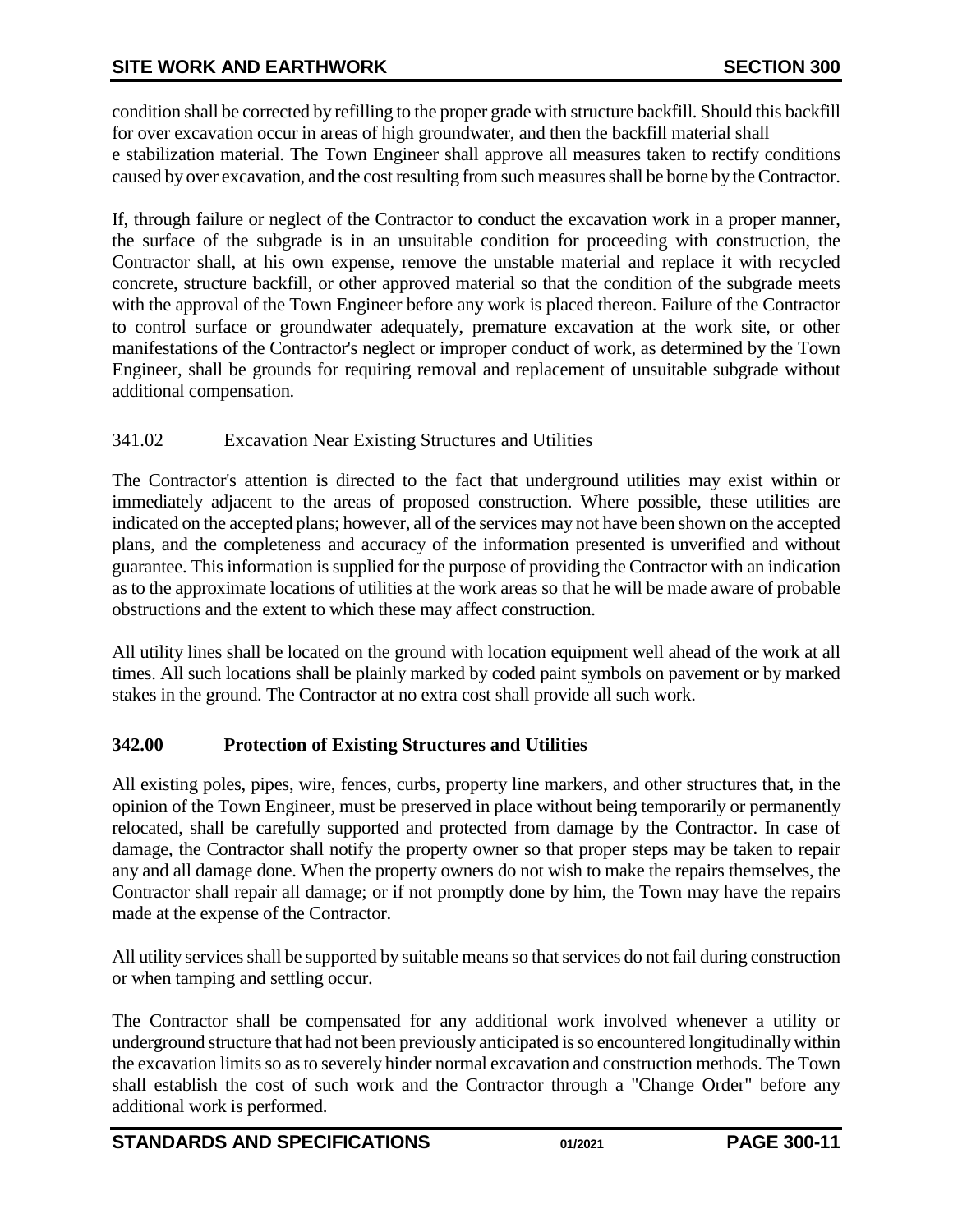## <span id="page-11-0"></span>342.01 Relocation and Replacement of Existing Structures and Utilities

If, in the course of construction, the Contractor encounters utility services and/or structures of any kind not indicated on the plans, or otherwise provided for, which encroach upon or are encountered near and substantially parallel to the edge of the excavation and which, in the opinion of the Town Engineer, will impede progress to such an extent that satisfactory construction cannot proceed, they shall be relocated or removed, later to be restored or replaced as follows:

- A. Whenever the Contractor encounters any of the conditions as described above and is so ordered in writing, he shall do the whole of or such portions of the work as directed; change the location of, remove and later restore, or replace such structures; assist the Owner thereof in so doing. For such work the contractor shall be issued a change order for extra work.
- B. In removing existing pipes, or structures or utilities as described above, the Contractor shall use care to avoid damage to materials, and the Town Engineer shall include for payment only those new materials which, in his judgment, are necessary to replace those unavoidably damaged.

When fences interfere with the Contractor's operations, he may remove and, unless otherwise specified, later restore them to a condition at least as good as that in which they were found immediately before the work was begun, all without additional compensation. The restoration of fences shall be done as promptly as possible and not left until the end of the construction period.

#### <span id="page-11-1"></span>**343.00 Excavated Material**

Excavated material shall be placed so as to minimize the inconvenience to occupants traveling on streets and driveways or adjoining properties. Excavated material shall not be deposited on private property unless written consent of the property owner(s) has been filed with the Town Engineer.

It is expressly understood that no excavated materials shall be removed from the site of the work or disposed of by the Contractor except as directed or approved by the Town Engineer, or as noted below.

Suitable excavated material shall be used as backfill, fill for embankments, or other parts of the work in accordance with the appropriate sections of these STANDARDS AND SPECIFICATIONS.

Disposal of surplus material shall be in accordance with Section 324.00 and 333.00 of these STANDARDS AND SPECIFICATIONS.

### <span id="page-11-2"></span>**344.00 Proof Rolling**

Proof rolling shall be required on all subgrades and aggregate base course or where required by the Town Engineer to locate weak areas. Proof rolling shall be carried out as designated with a fully loaded 2,000 gallon single axle water truck. No separate payment shall be made for proof rolling operations.

Areas of subgrade exposed and not previously disturbed but found to be weak and/or fail the test shall, at the direction of the Town Engineer, be excavated, scarified, wetted if necessary, and compacted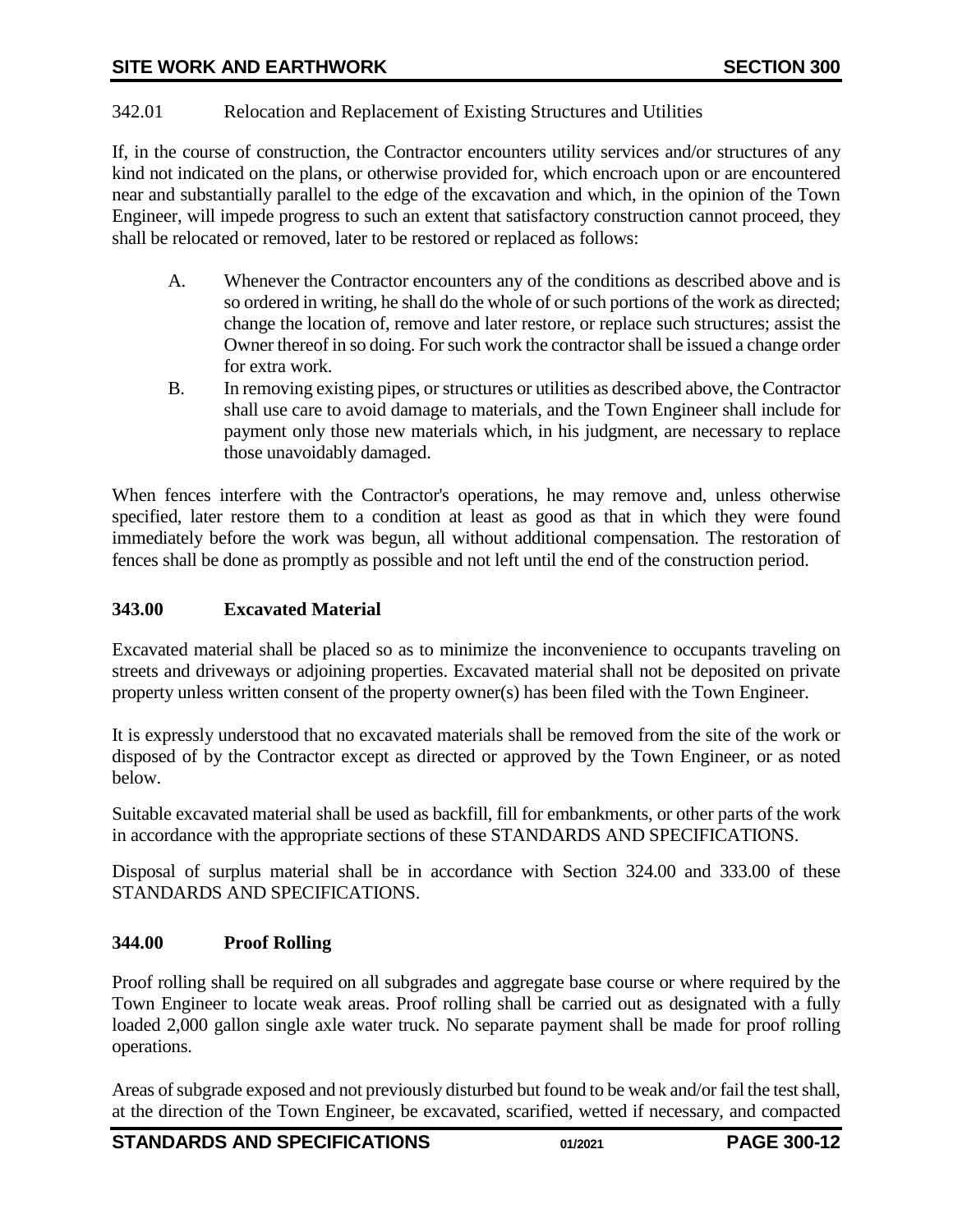with suitable backfill material to the requirements for density and moisture. After density and moisture requirements have been met, failed areas will require a subsequent proof roll. The Contractor shall be compensated for this work either at applicable unit bid prices or by change order.

Areas of subgrade already conditioned but upon proof rolling are found to be weak and/or fail the test shall be ripped, scarified, wetted if necessary, and compacted to requirements for density and moisture. After density and moisture requirements have been met, failed areas will require a subsequent proof roll. All reconditioning will be at the contractor's expense.

<span id="page-12-0"></span>All proof rolls will be voided after twenty four (24) hours or a weather event

# **345.00 Embankment Fill**

Earth fill shall be constructed in accordance with this Section, including placing and compacting of all embankment material, and all related work as required to ensure proper bond of materials with previously placed embankment.

No material shall be placed in any section of embankment until the foundation for that section has been cleared, stripped, and dewatered and compacted in accordance with these STANDARDS AND SPECIFICATIONS.

The suitability of each part of the foundation for placing embankment material thereon and of all materials for use in the embankment construction will be as determined by the Town Engineer or the projects' Soils Engineer. All materials shall be placed and compacted in approximately horizontal layers of the specified thickness

After subgrade has satisfactorily been prepared, the fill material shall be placed and compacted thereon and built-up in successive layers until the required elevation is reached. Fill shall be placed within the lines and grades shown on the accepted plans or as directed by the Town Engineer. No fill shall be placed on frozen surfaces, nor shall the fill material contain snow, ice, or other frozen materials.

Fill for embankment shall be a homogenous mixture of stockpiled suitable material. The characteristics of the material shall be in accordance with that of suitable material as defined in Section 340.01 of these STANDARDS AND SPECIFICATIONS.

The filling operation shall begin in the deepest part of the area to be filled and fill shall be brought up in essentially level lifts. Fill shall be placed in layers by an approved method. The entire surface of the work shall be maintained free from ruts and in a condition that will permit construction equipment to travel over any section readily.

The lifts may be discontinued, providing that the slopes of the bonding surfaces of adjoining portions of embankment shall not be steeper than 10:1 (horizontal to vertical). Previously placed material shall be moistened in such a manner and to such depths as will ensure a satisfactory bonding surface with a new material.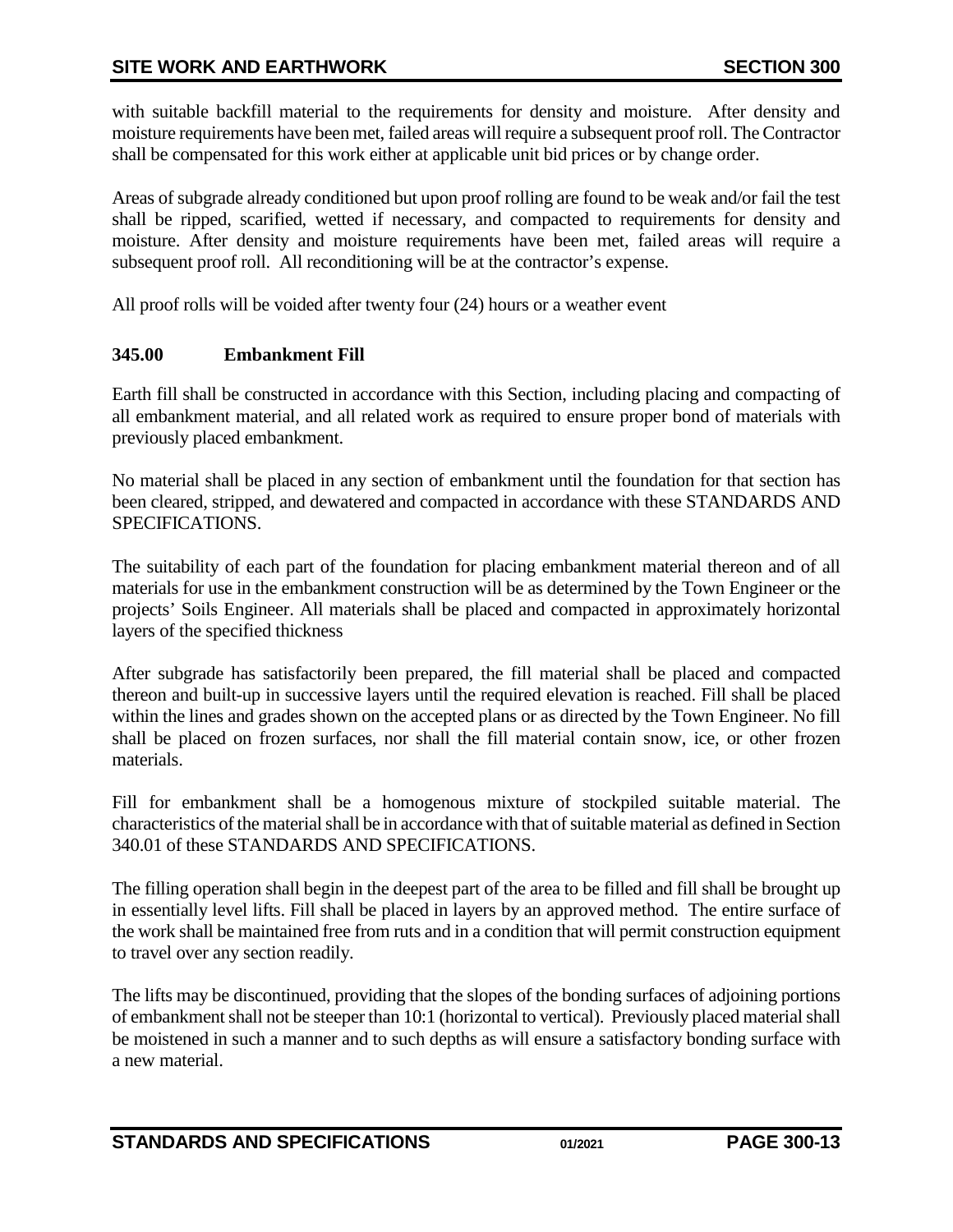The Contractor shall maintain the embankment in a manner satisfactory to the Town Engineer until the Town has given final acceptance of all work.

Previously sprinkling, if required, to insure proper bond and compaction, shall moisten placed, or new materials. No compacting shall be done when the material is too wet, causing yielding. If the compacted surface of the fill layer is determined to be too smooth to provide an adequate bond with the succeeding layer, the surface shall be loosened by harrowing or by some other approved method before placement of the succeeding layer.

Excavated materials, which the Contractor desires to use for embankment, and which are otherwise suitable for embankment, except that, when excavated are too wet for immediate compaction, shall be dried such as to permit them to be placed in the embankment at the proper moisture content. No additional payment will be made for adding moisture to materials, whether added on fill, or for stockpiling, re-handling, or drying materials for use in the embankment.

The moisture content of the embankment prior to, and during, compaction shall be distributed uniformly throughout each layer of material. The placement moisture content for all materials shall be as noted below.

The Contractor will be responsible for insuring that compaction tests will be made when the Contractor has determined that he has properly compacted the embankment. Testing shall be completed in accordance with Section 354.00 of these STANDARDS AND SPECIFICATIONS.

All embankment fill shall be compacted to the percent of relative compaction shown in Table 345.00- 1 and will be equal to or greater than the minimum values shown for the various types of soil. The moisture content will be maintained within + three percent (3%) of optimum moisture for A-1 through A-5 materials and optimum to 3% above for A-6 and A-7-6 materials during compaction. Each project shall have a soils report and specifications designed for that project, site specific.

### TABLE 345.00-1

|                            | AASHTO T 99 Min.           | AASHTO T 180 Min.          |
|----------------------------|----------------------------|----------------------------|
|                            | <b>Standard Proctor</b>    | <b>Modified Proctor</b>    |
| <b>Soil Classification</b> | <b>Relative Compaction</b> | <b>Relative Compaction</b> |
| (AASHTO M 145)             | (Percent)                  | (Percent)                  |
| $A - 1$                    | 100                        | 95                         |
| $A-3$                      | 100                        | 95                         |
| $A - 2 - 4$                | 100                        | 95                         |
| $A - 2 - 5$                | 100                        | N/A                        |
| <b>All Others</b>          | 95                         | N/A                        |

If at any time the Town Engineer judges that the degree of compaction being obtained is insufficient, he may halt operations and order that compaction tests be taken at his direction. Areas found deficient in degree of compaction shall be recompacted and regraded, if necessary. Failed compaction tests, when ordered by the Town Engineer, shall be paid for by the Contractor.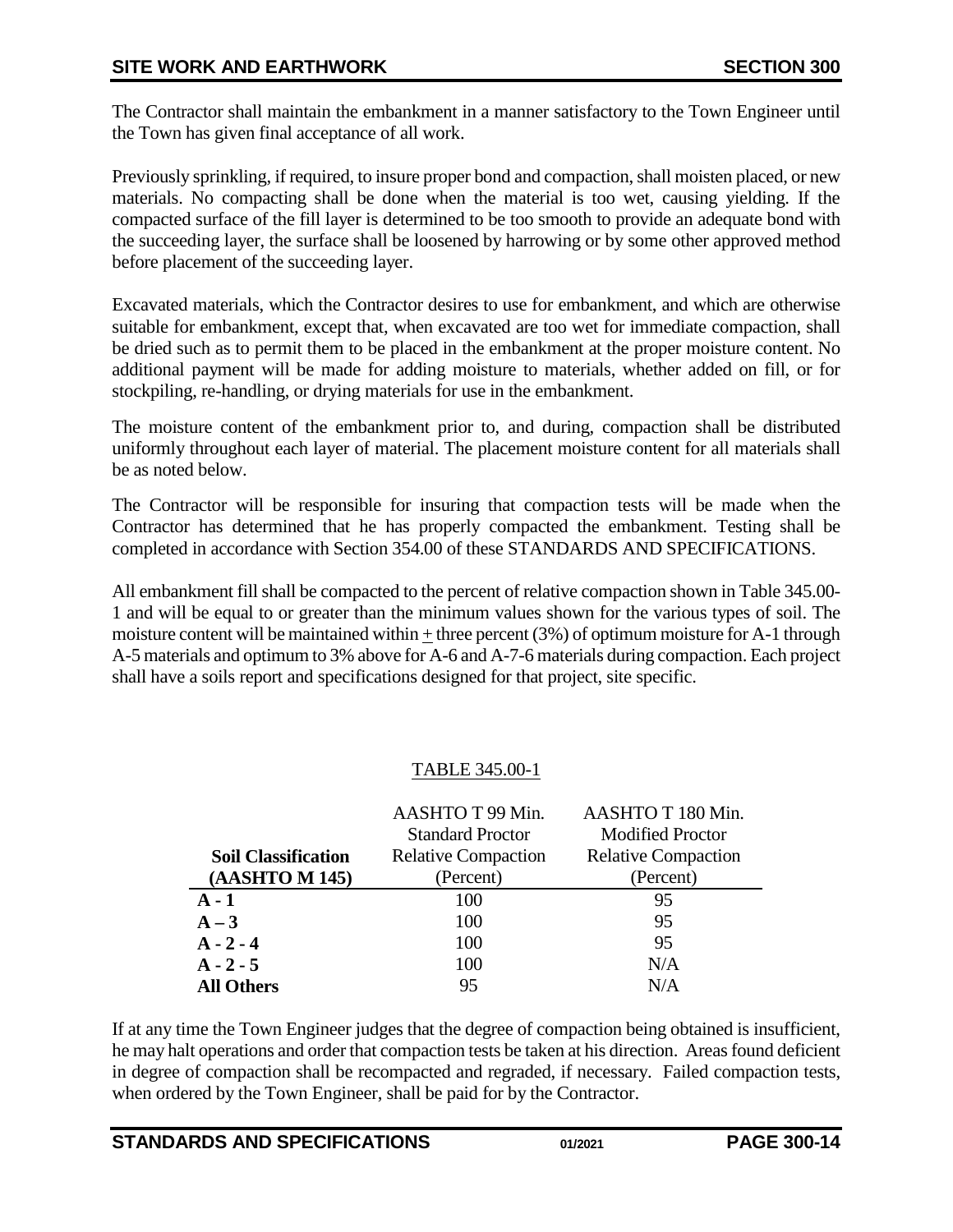## <span id="page-14-0"></span>345.01 Structure Backfill

Structure backfill material shall be used to backfill behind reinforced concrete structures as illustrated on the accepted plans. Structure backfill shall comply with material as described in Section 340.01 of these STANDARDS AND SPECIFICATIONS. In addition, this material shall have a liquid limit not exceeding 35 and a plasticity index of not over 15 when determined in conformity with AASHTO T 89 and T 90.

Areas adjacent to structures and other areas inaccessible to mobile compaction equipment shall be compacted with suitable power-drive hand tampers or other acceptable devices. Compaction by the latter method shall be done in six- (6) inch layers, unless otherwise directed by the Town Engineer.

Backfilling shall consist of placing materials in horizontal, uniform layers brought up uniformly on all sides of the structure.

Backfill material shall not be deposited against the back of concrete abutments, concrete retaining walls, or the outside of cast-in-place concrete structures until the concrete has developed a strength of not less than 2,500 pounds PSI in compression. Backfill placed within two (2) feet of any structure shall be covered up evenly on all sides to avoid unequal lateral pressures.

Compaction equipment or methods that produce horizontal or vertical earth pressures which may cause excessive displacement or may damage structures, shall not be used.

Unless otherwise indicated on the accepted plans or directed by the Town Engineer, all sheeting and the Contractor prior to backfilling shall remove bracing used in making structure excavation.

## **THE EXCESSIVE USE OF WATER DURING BACKFILLING OPERATIONS WILL NOT BE PERMITTED**.

No compacting shall be done when material is too wet to be compacted properly; at such times the compacting work shall be suspended until the previously placed and new materials have dried out sufficiently to permit proper compacting, or such other precautions shall be taken as may be necessary to obtain proper compacting. The moisture content of the embankment prior to, and during, compaction shall be distributed uniformly throughout each layer of material. The moisture content will be maintained within  $\pm$  two percent (2%) of optimum moisture for A-1 through A-5 materials and optimum to three percent (3%) for A-6 and A-7-6 materials during compaction

In the event that sufficient satisfactory backfill material is not available on the site, the Town Engineer shall direct the Contractor to import Class 1 structure materials as defined in Section 340.01 of these STANDARDS AND SPECIFICATIONS. The Contractor shall not be required to excavate below the depths of excavation indicated on the accepted plans to provide structural backfill material. However, to the extent that acceptable material is available within the excavation limits, the Contractor will be required to excavate, transport, and compact the material without compensation beyond that which may be included for "Unclassified Excavation used as Structural Backfill" or as may be allowed for in the bid documents.

Where pipe is connected to a structure being backfilled, the bedding and backfilling procedure shall conform to the requirements of Section 352.00 and 353.00 of these STANDARDS AND SPECIFICATIONS.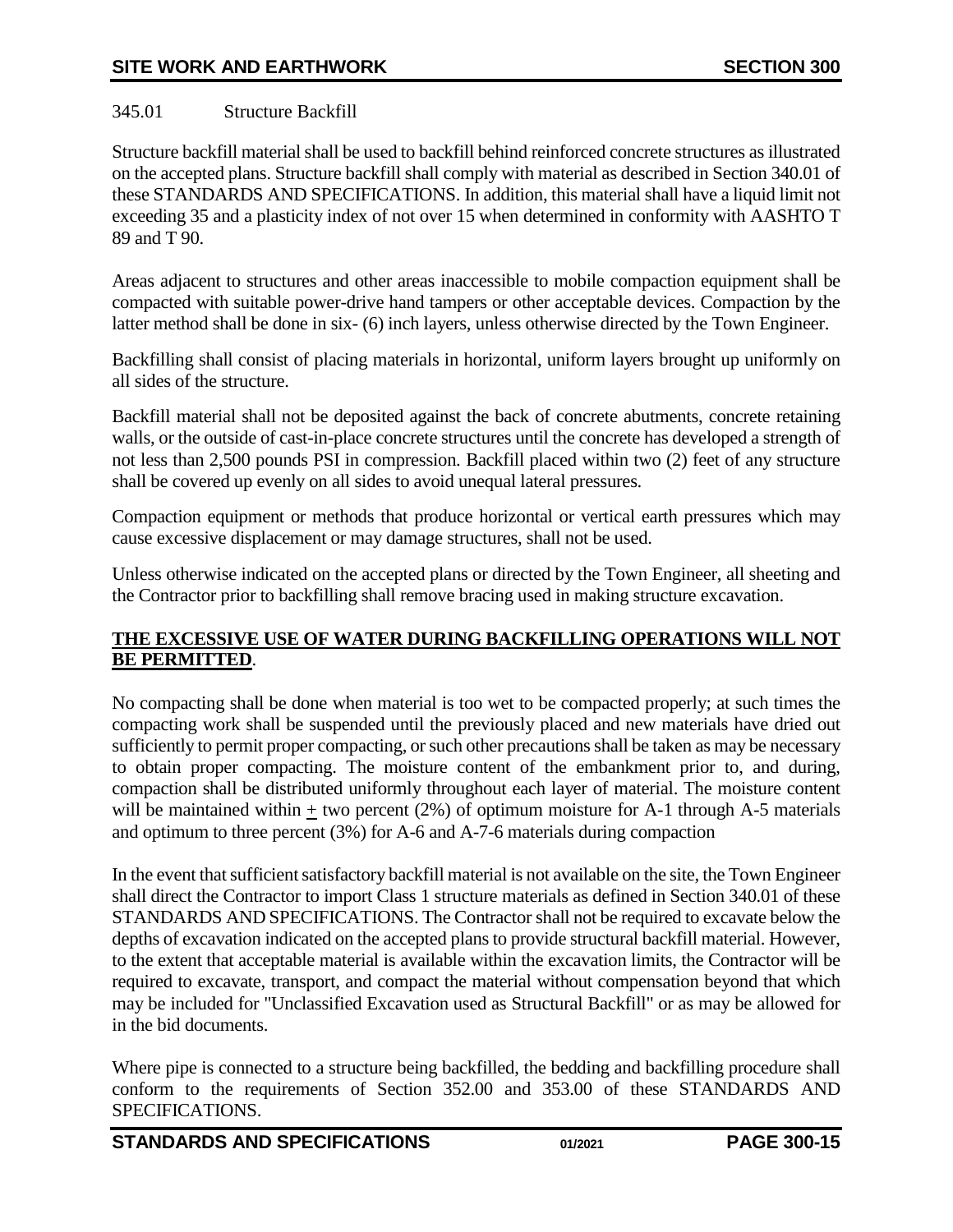The Contractor shall apply the proper compactive effort and moisture control throughout the backfilling process. The Contractor shall be responsible for insuring that compaction tests are made of the fill when the Contractor has determined that he has properly compacted the structural backfill. Testing shall be completed in accordance with Section 354.00 of these STANDARDS AND SPECIFICATIONS.

Structure backfill shall be compacted in conformance with Table 345.00-1.

If at any time the Town Engineer determines that the degree of compaction being obtained is insufficient, he may halt operations and order that compaction tests be taken at his direction. Areas found deficient in degree of compaction shall be recompacted and regraded, if necessary. Failed compaction tests, when ordered by the Town Engineer, shall be paid for by the Contractor. The Town will pay for additional tests ordered by the Town Engineer that meet the requirements of these STANDARDS AND SPECIFICATIONS.

#### <span id="page-15-0"></span>345.02 Roadway Excavations, Backfill and Compaction

Roadway excavation shall be in accordance with unclassified excavation as defined in Section 340.01 of these STANDARDS AND SPECIFICATIONS, except for areas of rock excavation as defined in the same Section. The material and execution for the roadway backfill shall conform to Section 345.00 of these STANDARDS AND SPECIFICATIONS.

All roadway backfill shall be compacted to at least ninety-five percent (95%) of maximum density at optimum moisture content in accordance with ASTM Specification Designation D-698-70 (Standard Proctor). Water shall be applied uniformly during compaction to control moisture content. The moisture content will be maintained within  $+/-$  two percent (2%) of optimum moisture for A-1 through A-5 materials and optimum to two percent (2%) above for A-6 and A-7-6 materials during compaction.

Prior to placement and compaction of roadway fill, all existing rubble and organic material shall be removed down to suitable existing material. The existing material shall then be scarified and roadway fill placed in accordance with Section 345.00 of these STANDARDS AND SPECIFICATIONS.

### <span id="page-15-1"></span>**346.00 Grading**

Grading shall be completed in accordance with Sections 332.00 and 340.02 of these STANDARDS AND SPECIFICATIONS.

### <span id="page-15-2"></span>**347.00 Moisture Control**

Moisture in fill materials shall be equal to that found in the natural unexcavated condition insofar as is practicable. If the Town Engineer determines that the fill material to be used is extremely wet, the Contractor shall spread the material on the areas to be filled and the fill shall be permitted to dry to allowable moisture content. Harrowing where necessary shall assist the drying process.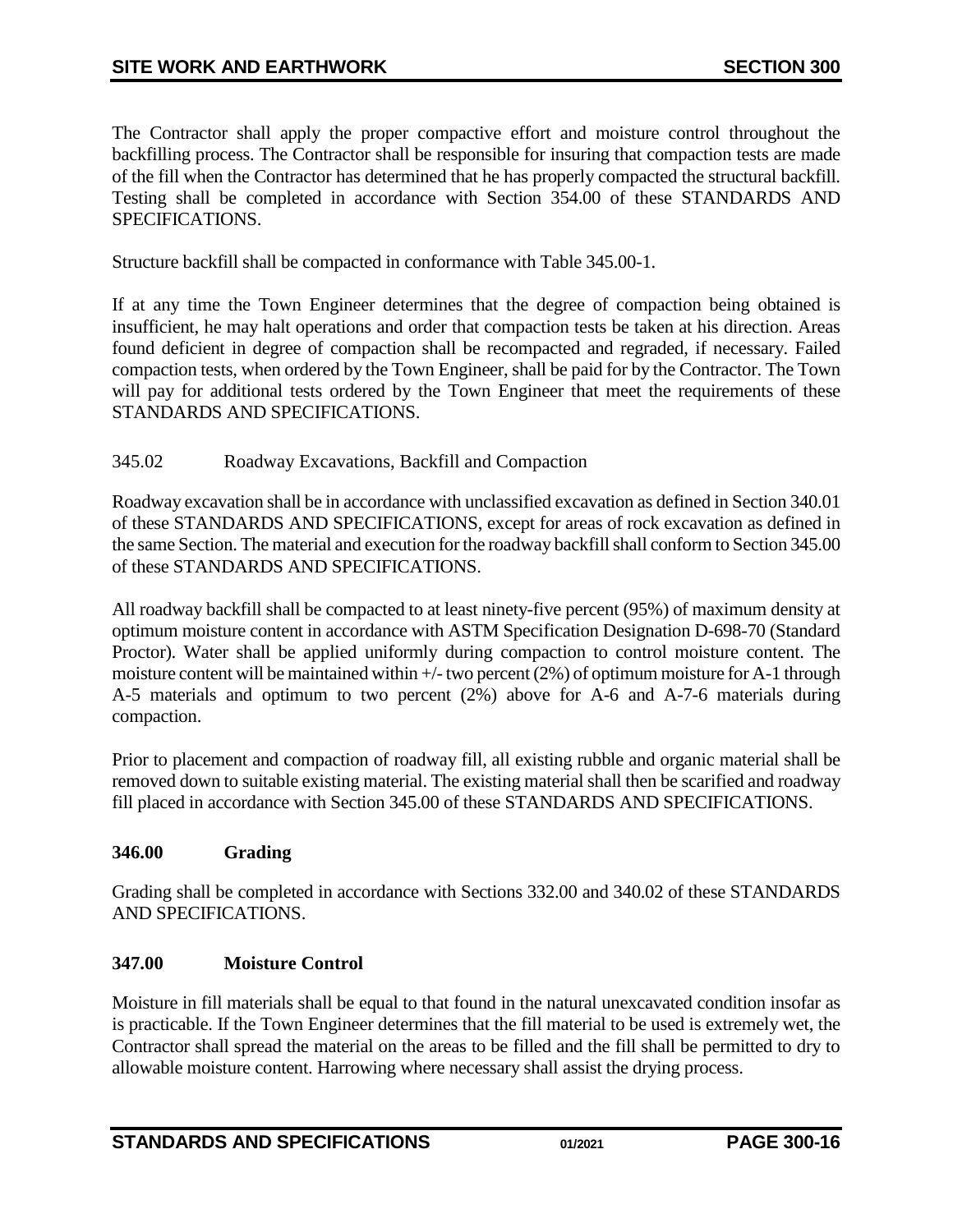If, in the opinion of the Town Engineer, additional moisture is required, water shall be applied by some sprinkling device in such a way as to provide uniform distribution over the area to be treated with accurate control of the rate and quantity of water applied. If excessive amounts of water are added or if rain should cause excessive wetness, the area shall be allowed to dry as described above.

The moisture content of the fill shall be as near to optimum moisture content as possible, to create the least compactive effort to obtain maximum density.

## <span id="page-16-0"></span>**348.00 Borrow**

It will be the Contractor's responsibility to stockpile suitable backfill material, both for embankment fill and structure backfill, in anticipation for use in other areas of the project. Only at the time that he estimates that he has sufficient suitable backfill material stockpiled to complete the project, should he proceed to haul excavated material from the site. If the Contractor should fail to preserve, on-site, sufficient suitable material, and should haul off and dispose of suitable material, he shall be responsible for recovering said suitable material to the site for use, at his sole cost.

Should there be an insufficient quantity of material available on site for completion of the necessary embankment and structure backfill operations, the Contractor shall furnish approved backfill material as defined in Section 340.01 of these STANDARDS AND SPECIFICATIONS.

## <span id="page-16-1"></span>**350.00 TRENCHING, BACKFILLING AND COMPACTING**

This work shall consist of furnishing all labor, materials, tools and equipment for trenching, bedding, backfill and compaction for all underground utilities as specified herein and shown on the accepted plans. The excavation shall be made to lines and grades shown on the accepted plans and as established by the Town Engineer. Except where shown otherwise on the accepted plans and except where the Town Engineer gives written permission to do otherwise, all trench excavation shall be made by open cut to the depth required to construct the pipelines as shown on the accepted plans. All excavation shall be unclassified.

When excavating in concrete or asphalt areas, the limits of the trench shall be string lined and the surface cut in a vertical plane by sawing, cutting wheel or jack hammering. Vertical edges shall be cut to a vertical plane to a point one (1) foot outside the limits of excavation prior to placing the resurfacing material.

The maximum size of street cut in existing major arterial or collector streets will be eight (8) feet square; pushing or boring, unless otherwise approved in writing by the Town Engineer, will install the remainder of the line under the finished street.

Surface materials such as concrete and asphalt shall be disposed of independently of the underlying soil; base course and gravels are to be salvaged to stockpile, protected from contamination and reused for suitable material for backfill. The Contractor, in accordance with Sections 324.00 and 333.00 of these STANDARDS AND SPECIFICATIONS must dispose of all unsuitable materials unacceptable for use as backfill.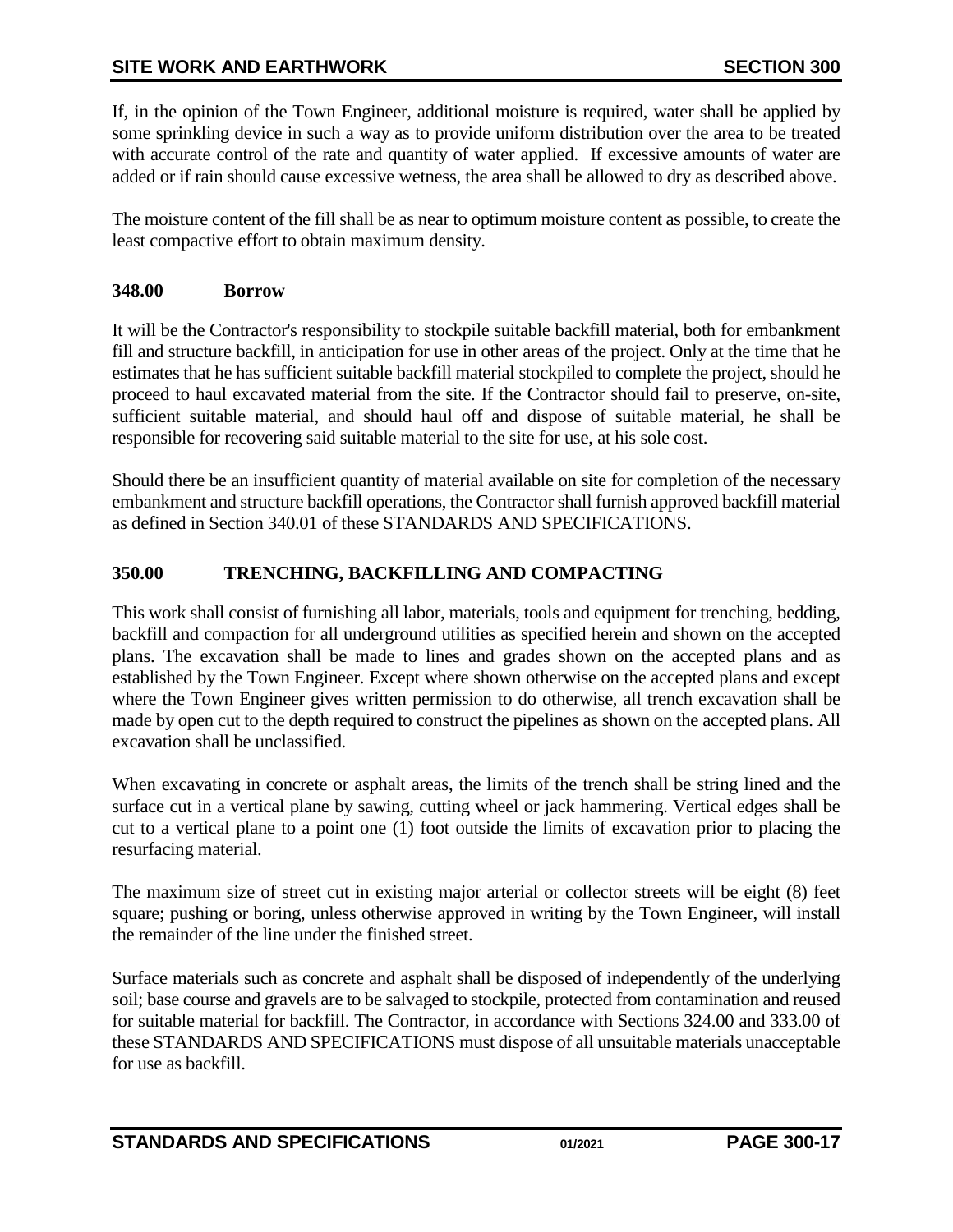All excavated material which meets the requirements for backfill materials shall be stockpiled in a manner which will not endanger the performance of the work, endanger the workmen, at a sufficient distance from the banks to avoid overloading, obstruct sidewalks, driveways, or streets, AND provide the least possible interference with traffic.

### **In existing developments excavation will not be permitted to advance more than one hundred fifty (150) feet ahead of pipe laying and two hundred (200) feet in advance of the backfill operations. No trench will be left open overnight without written permission of the Town Engineer**.

The contractor shall provide and maintain adequate equipment to properly remove and dispose of all surface or ground water entering the trench. A Construction Dewatering permit must be obtained from the Colorado Department of Public Health and Environment (CDPHE). Water shall be disposed of in a suitable manner without damage to adjacent property or without being a nuisance to public health and convenience. The use of any sanitary sewer to dispose of trench water will not be permitted. The trench shall be dry at all times during pipe installation and so maintained until the joining operation is complete.

# <span id="page-17-0"></span>350.01 Special Conditions

Subsurface investigation - Prior to the connection of any planned utility line to an existing line, the Contractor shall expose the existing utility at the points of connection in order to verify the elevations and materials of construction. The Town Engineer shall be notified a minimum of two (2) working days before such an investigation is performed. The Contractor shall also expose utilities as they cross each other to allow for verification of elevation and materials of construction. The Town Engineer will evaluate this information and provide revisions, if required, within three (3) working days of the completion of the investigation.

Telephone, Fiber Optic, Cable TV, and all other "Wire Utility" lines - Where underground "wire utility" lines are encountered which were not shown on the accepted plans, they shall be relocated as directed by the Utility Company and in accordance with its specifications. The Contractor shall coordinate this work with all other phases of construction to avoid further conflicts.

Gas and electric lines - Where underground gas and electric lines are encountered which were not shown on the accepted plans, they shall be relocated as directed by the Utility Company, and in accordance with its specifications. The Contractor shall coordinate this work with all other phases of construction to avoid further conflicts.

# <span id="page-17-1"></span>**351.00 Trench Excavation for Pipelines and Service Lines**

Trenches shall be adequately supported and the safety of workers provided for as required by the most recent Occupational Safety and Health Administration (OSHA) "Safety and Health Regulations for Construction". These regulations are described in Subpart P, Part 1926 of the Code of Federal Regulations. Sheeting and shoring shall be utilized where required to prevent any excessive widening or sloughing of the trench which may be detrimental to human safety, to the pipe being placed, to trees, or to any existing structure. Where excavations are made under severe conditions, it may be required that the contractor use an approved piling instead of sheeting and shoring.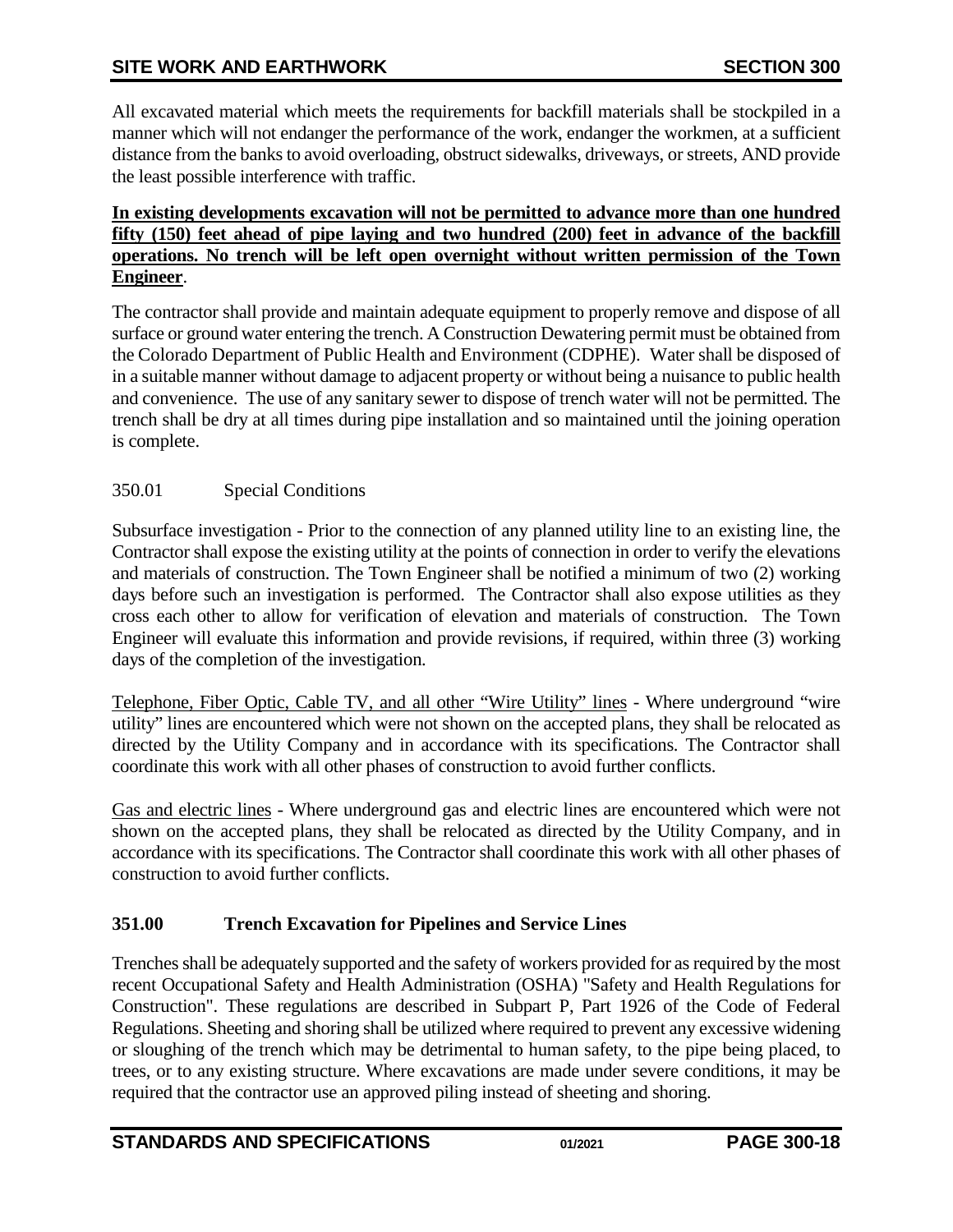Excavated material shall not be placed nearer than two (2) feet from the sides of the trench. Heavy equipment shall not be used or placed near the sides of the trench unless the trench is adequately braced.

The width of the trench must comply with the requirements set forth in these STANDARDS AND SPECIFICATIONS and will be ample to permit the pipe to be laid and joined properly and backfill to be placed and tamped. The allowable trench width, regardless of the type of soil encountered, the depth of excavation or method of bedding densification, shall not exceed the outside diameter of the pipe barrel plus twenty-four (24) inches, or be less than the outside diameter of the pipe barrel plus twelve (12) inches when measured at any point below the top of the pipe bell, flange or collar.

Where the width of the lower portion of the trench exceeds the maximum width herein stated, the Contractor, at his expense, shall furnish and install special pipe embedment or concrete encasement to protect the pipe from the additional loading. The pipe supplier shall determine the type and quantities of special pipe embedment, using trench-loading criteria based upon saturated backfill weighing 120 pounds per cubic foot and allowance for truck and other superimposed live loads.

### <span id="page-18-0"></span>351.01 Removal of Water

The Contractor shall provide and maintain at all times ample means and devices with which to remove promptly and properly dispose of all water entering the trench excavation. Water shall be disposed of in a suitable manner without damage to adjacent property or without being a nuisance to public health and convenience.

Dewatering shall be accomplished by well points, sumping or any other acceptable methods that will insure a dewatered trench. All dewatering methods will be subject to the approval of the Town Engineer.

# <span id="page-18-1"></span>351.02 Preparation of Foundation for Pipe Laying

When the excavation is in firm earth, care shall be taken to avoid excavation below the established grade plus the required specified over depth to accommodate the pipe bedding material.

In case soft or otherwise unsuitable foundation material is encountered in the bottom of the trench, the Town Engineer may order its removal and replacement with stabilization material to provide a suitable foundation for the pipe. The fact that the trench bottom is wet will not be considered as evidence that the trench bottom is unstable. The bottom of sumps utilized for dewatering shall be two (2) inches minimum below the bottom of the trench excavation to prevent the upward flow of water into the excavation resulting in unstable bottom conditions.

# <span id="page-18-2"></span>**352.00 Bedding for Pipelines and Service Lines**

All pipe shall be installed on sufficient bedding material (as defined in Section 340.01 of these STANDARDS AND SPECIFICATIONS or set forth below) so as to provide a minimum of six (6) inches separation between the subsoil and the pipe and shall extend up to the spring line of the pipe. The bedding material will be tamped around the full length of the pipe barrel to assure support for the total pipe length. The pipe barrel will be uniformly supported along the entire length of the pipe.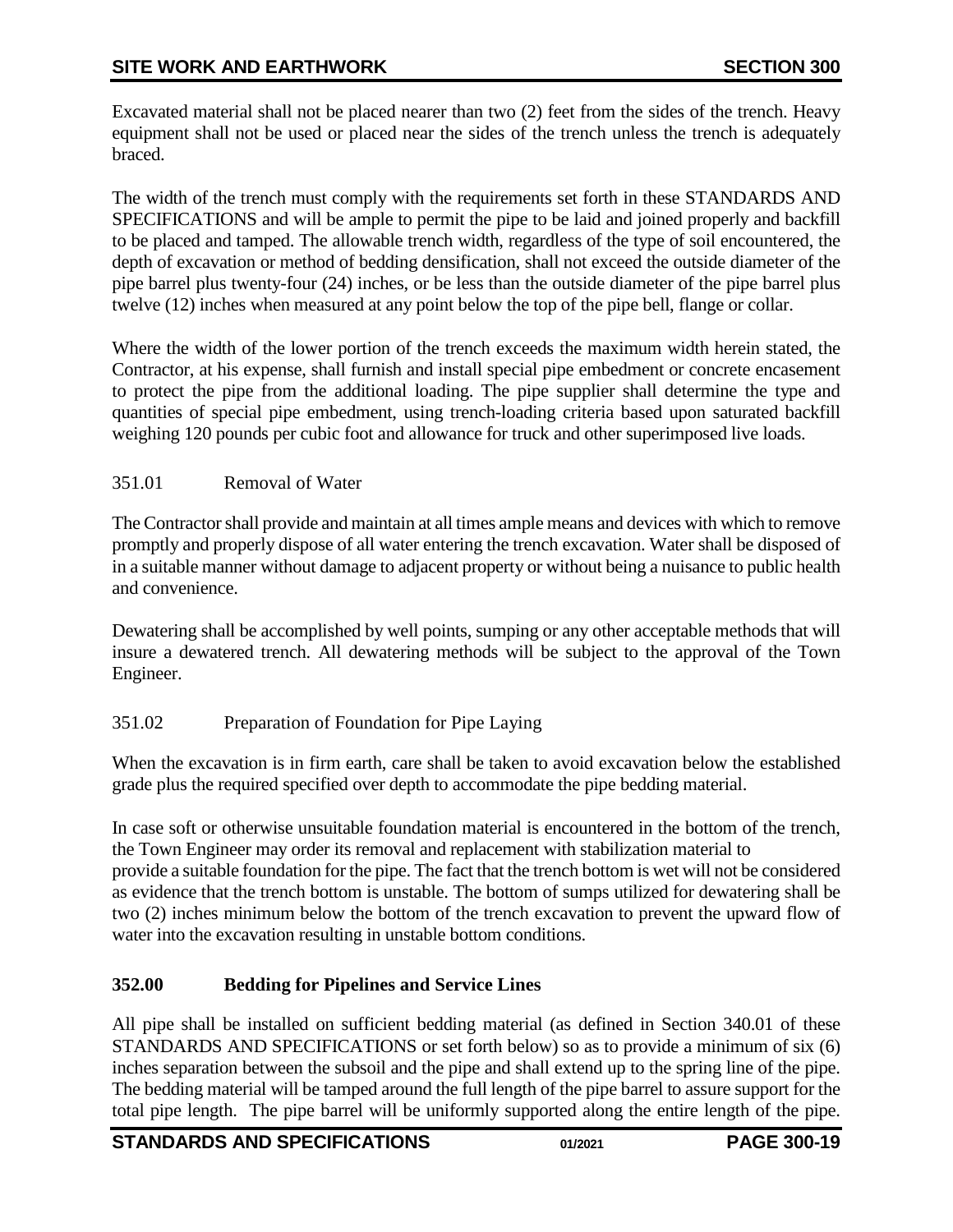# **SITE WORK AND EARTHWORK SECTION 300**

Bedding material will be placed to a depth of twelve inches (12") above the top of all PVC pipe, HDPE pipe, and ductile iron pipe and to the spring line of all other pipe unless otherwise noted on the accepted plans. Suitable backfill material, as defined in Section 340.01 and modified in Section 353.00 of these STANDARDS AND SPECIFICATIONS, shall be placed from spring line to a minimum of twelve (12) inches over the top of the pipe and carefully tamped in place. Each type of pipe shall be installed as specified in the appropriate Section. Bedding material for sanitary sewer and water lines shall be a clean well-graded squeegee sand or  $\frac{1}{2}$  x No. 4 bedding material, and shall conform to the following limits when tested by means of laboratory sieve or an approved equivalent:

|                      | <b>Bedding Material for Pipelines/</b> |  |  |  |  |
|----------------------|----------------------------------------|--|--|--|--|
| <b>Service Lines</b> |                                        |  |  |  |  |
| Sieve size           | <b>Percent Passing</b>                 |  |  |  |  |
| $3/4$ inch           |                                        |  |  |  |  |
| $1/2$ inch           |                                        |  |  |  |  |
| $3/8$ inch           | 100%                                   |  |  |  |  |
| No. 4                | 85% - 100%                             |  |  |  |  |
| No. 8                | $10\% - 40\%$                          |  |  |  |  |
| No. 16               | $0\% - 10\%$                           |  |  |  |  |
| No. 30               |                                        |  |  |  |  |
| No. 50               | $0\% - 5\%$                            |  |  |  |  |
| No. 100              |                                        |  |  |  |  |
| No. 200              | 0% - 1.5%                              |  |  |  |  |

Bedding material for all other pipe (except as noted below) will be as defined in Section 340.01 of these STANDARDS AND SPECIFICATIONS.

Bedding for underdrain pipe or for gravel underdrain without pipe, if required by the approved construction plans, shall be composed of washed gravel or crushed rock well graded in the size range from one-half (1/2) inch minimum to one (1) inch maximum.

### <span id="page-19-0"></span>352.01 Bedding Compaction

All bedding material and suitable material placed to twelve (12) inches above the top of the pipe shall be carefully compacted to at least 70% of maximum relative density in accordance with ASTM D 4253 and 4254.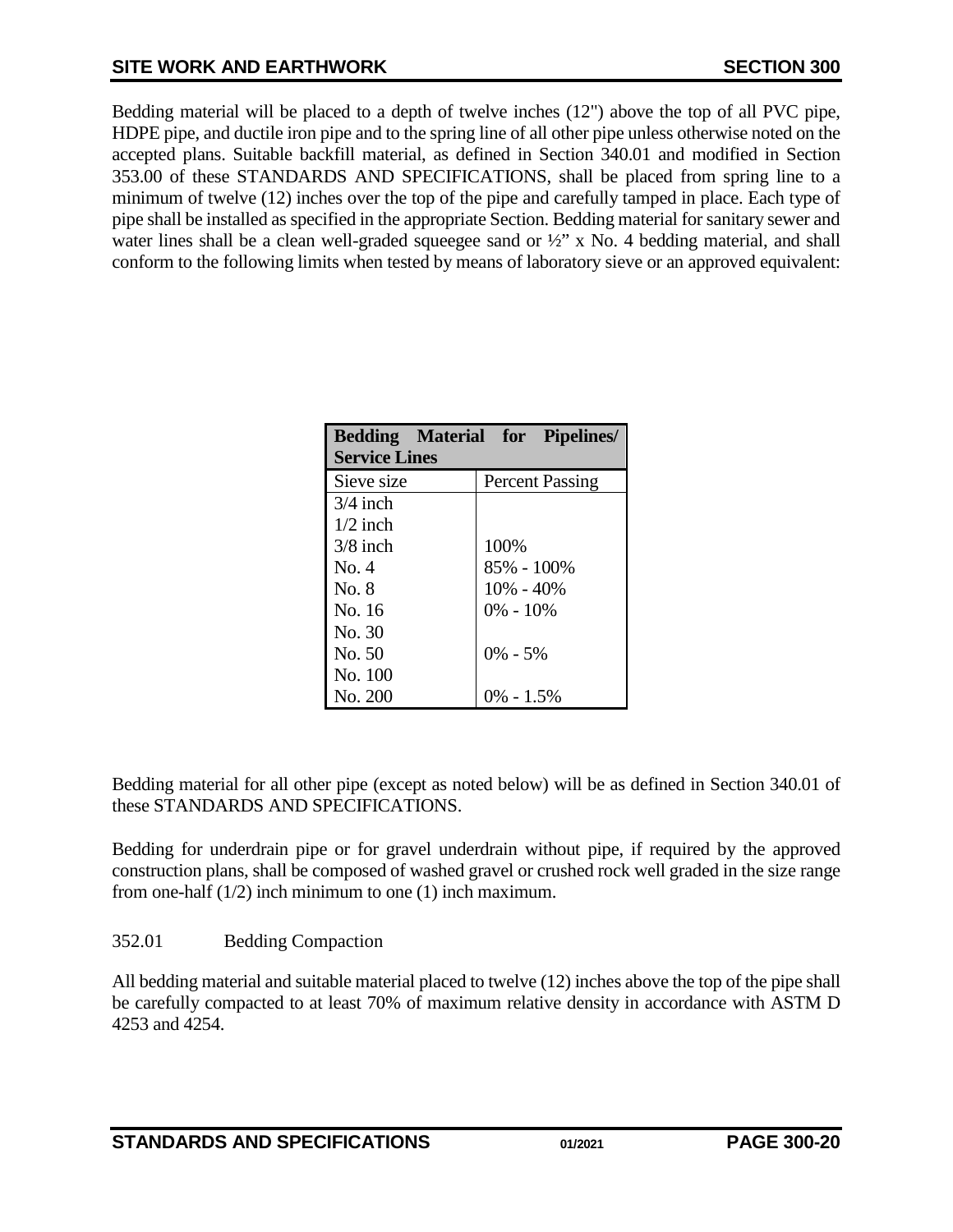## <span id="page-20-0"></span>**353.00 Backfill for Pipelines and Service Lines**

Suitable backfill shall be as defined in Section 340.01 of these STANDARDS AND SPECIFICATIONS. In addition, all wood or other organic material and deleterious substances must be removed. Clay and similar material with a liquid index in excess of 35 and a plasticity index in excess of 6 (determined in conformity with AASHTO T 89 and T 90) for import material will not be considered suitable for backfilling in trenches located in improved streets, roads, highways and thoroughfares.

When the excavated material is unsuitable for compaction, other material must be provided which will meet the requirements of the following table:

| <b>SUITABLE BACKFILL MATERIAL</b> |                      |  |
|-----------------------------------|----------------------|--|
|                                   | <b>Total Percent</b> |  |
| Sieve size                        | Passing by Weight    |  |
| 2 inch                            | 100                  |  |
| No. 4                             | $30 - 100$           |  |
| No. 50                            | $10 - 60$            |  |
| No. 200                           | $5 - 20$             |  |

Additionally, structure backfill (flow-fill) meeting the following requirements may be used to backfill pipelines and service lines when specified in the Contract.

Mix

Minimum 24-hour strength - 10 PSI Maximum 28-day strength - 60 PSI Maximum aggregate size - 1" Cement - Type I-II (Ideal ASTM C 150) Slump - 6" minimum 8" maximum

| <b>MIX PROPORTIONS</b> (per cubic yard of concrete) |                       |  |  |
|-----------------------------------------------------|-----------------------|--|--|
| Cement                                              | 50 Lbs.               |  |  |
| Water                                               | 325 Lbs. (39 gallons) |  |  |
| 1" Aggregate (ASTM C33,                             | 1700 Lbs.             |  |  |
| Size No. 57)                                        |                       |  |  |
| Sand - ASTM C33                                     | 1845 Lbs.             |  |  |
| Air (Entrapped)                                     | 5.0 ounces            |  |  |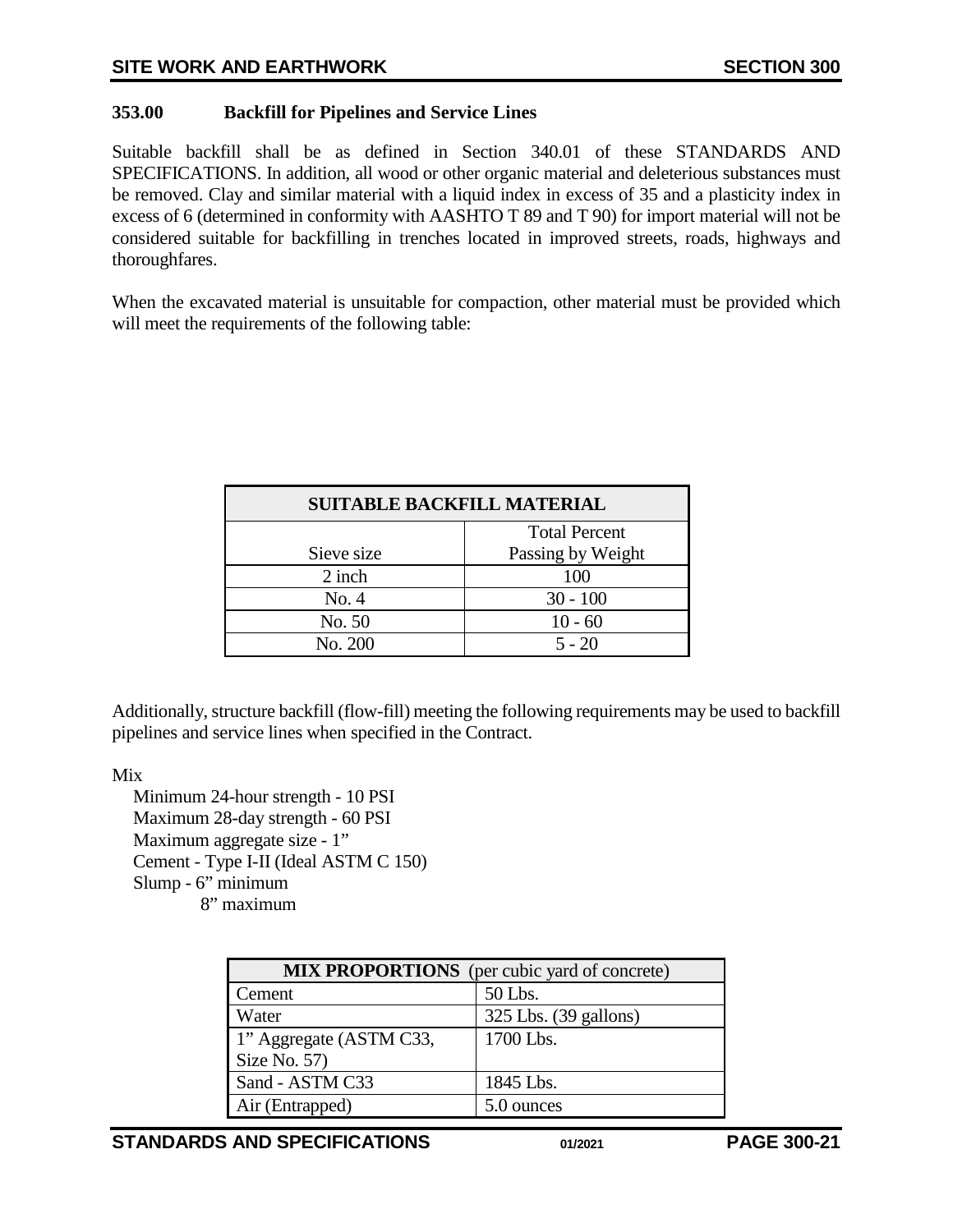Theoretical Unit Weight - 143.7 lbs/yd3 @ 1.5% air Theoretical Yield - 27.23 ft3 @ 1.5% air % Sand of Total Aggregate - 52%

Note: Aggregate weights are based upon the materials being in a saturated surface-dried condition.

Materials used above the subgrade level must conform to the requirements for sub base and base course materials as defined in Section 500, Street Construction, of these STANDARDS AND SPECIFICATIONS.

Any bracing installed to prevent cave-ins will be withdrawn in a manner that will maintain the desired support during the backfill operations. Driven sheet pilings shall be cut off at or above the top of pipe, and the portion below the cut-off line will be left in the ground.

During construction the trench backfill shall be topped out with not less than nine (9) inches of CDOT Class 5 or 6 aggregate base course and maintained free of chuckholes, ruts and loose rock, until permanent asphalt surfacing is in place.

### <span id="page-21-0"></span>353.01 Backfill Compaction

Bedding material shall be hand placed in loose six (6) inch lifts, hand tamped, and each lift thoroughly consolidated to the level(s) described in Section 352.00 of these STANDARDS AND SPECIFICATIONS. The remainder of the trench backfill will be placed in loose six (6) inch lifts and each lift thoroughly consolidated by tamping, vibrating, or a combination thereof, until the relative compaction density is equal to or greater than the minimum value shown in Table 345.00-1 of these STANDARDS AND SPECIFICATIONS for the various classes of soil and type of compaction. The moisture content will be maintained within  $\pm$  two percent (2%) of optimum moisture during compaction.

Pipes, culverts, sewer and other miscellaneous structures outside the roadway prism or sidewalk and not subject to traffic loads or heavy loads for a period of two (2) years shall be backfilled in layers as described above but shall be compacted to approximately the density of the surrounding earth.

Consolidation shall be obtained by the use of hand tampers having a minimum weight of twenty (20) pounds and a facial area in excess of twenty-four (24) square inches. Hydro hammers shall not be used in existing streets and neighborhoods. Large roller, tractor drawn equipment shall not be used within eighteen (18) inches of rigid pipe or thirty-six (36) inches of flexible pipe. Flooding or jetting of trenches will not be permitted.

### <span id="page-21-1"></span>353.02 Maintenance of Backfill

All backfill shall at all times during construction be maintained to the satisfaction of the Town Engineer. Access across trenches for driveways and streets shall be maintained free of hazards to traffic or pedestrians.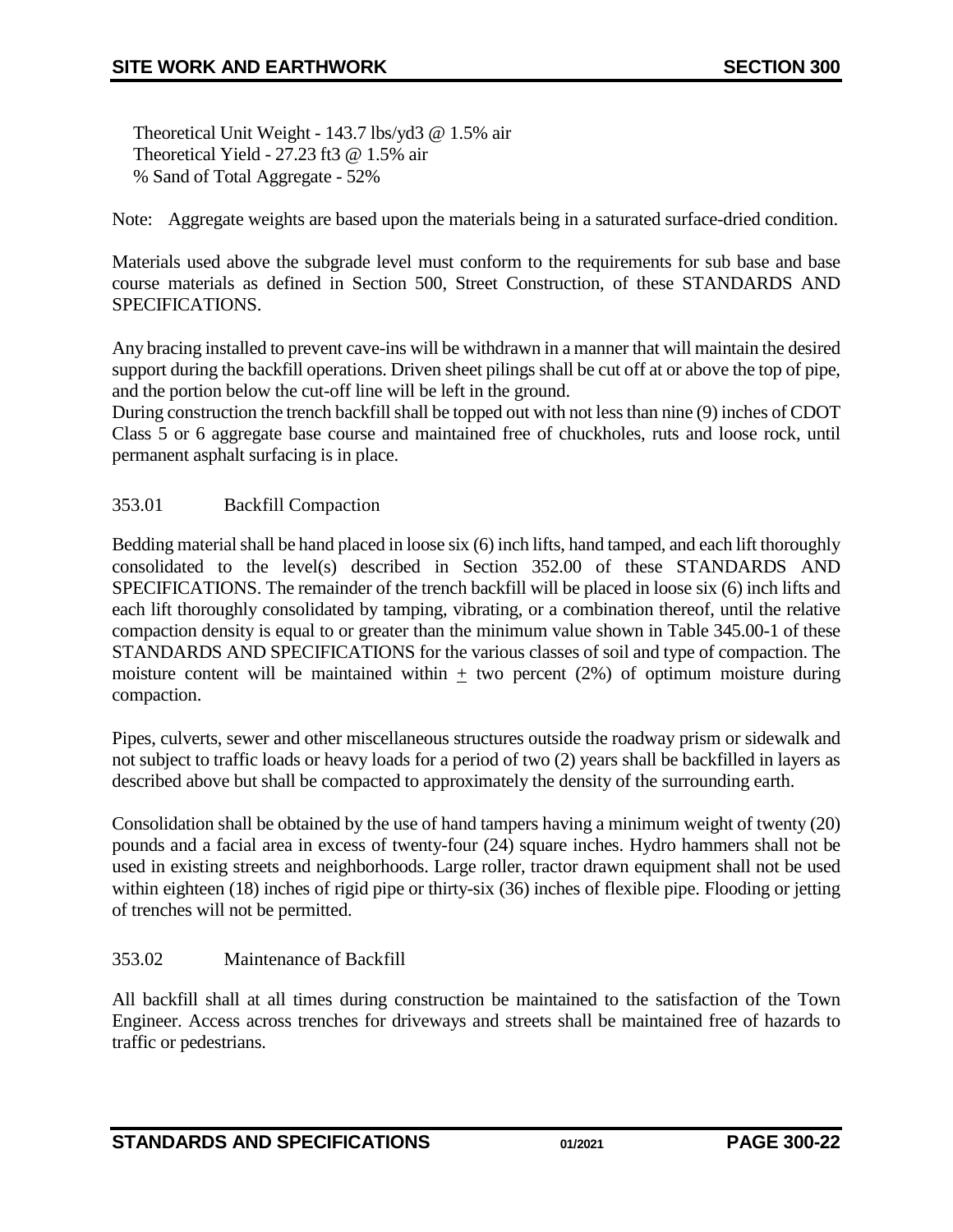## <span id="page-22-0"></span>**354.00 Compaction Testing**

The compaction of the bedding and all types of backfill shall be tested at a rate of at least one (1) test per 200 cubic yards of fill material or portions thereof and at least one (1) test per 200 lineal feet per lift starting at two (2) feet above the pipe, whichever controls. The testing shall be at various depths and locations. The Town Engineer may require additional testing around structures, manholes, valve boxes, etc. The Contractor shall also have tests provided to the Town for water and/or sewer service lines as directed by the Town Inspector.

Initial test results shall be submitted to the Town Engineer within twenty-four (24) hours of the test or on the next working day.

Private engineering or geotechnical firms shall perform compaction testing at the Contractor's expense. A qualified technician who works under the direct supervision of a Registered Professional Engineer shall perform this testing. Final soils compaction reports shall be prepared and signed by a Registered Professional Engineer who is registered in the State of Colorado, and who is qualified to prepare such reports. Reports shall be submitted to the Town Engineer within one (1) week of the test.

### <span id="page-22-1"></span>**355.00 Cable Installation**

#### <span id="page-22-2"></span>355.01 General

Unless otherwise approved in writing by the Town Engineer, all cable installation must be within public right-of-way or within a dedicated utility easement. All cable must be installed at a minimum depth of twenty-four (24) inches in accordance with the requirements of Article 300-5 of the National Electric Code (NEC).

<span id="page-22-3"></span>355.02 Underground Installation

<span id="page-22-4"></span>All underground installation shall be in accordance with Article 300-5 of the NEC.

355.03 Overhead Installation

<span id="page-22-5"></span>All overhead installation shall be in accordance with Article 230-24-(b) of the NEC.

### **360.00 RESTORATION AND CLEANUP**

At all times during construction, the Contractor shall maintain the site, partially finished structures, material stockpiles and other like areas in a reasonable state of order and cleanliness.

The surface grade and condition of all un-surfaced areas shall be restored to the grade and condition immediately prior to construction. The Contractor shall restore or replace all sod, trees, shrubbery, sprinkler systems, fences, and any other items, to a condition equal to that before the work began and to the satisfaction of the Town Engineer. See Section 1030.00 Seeding Specifications regarding appropriate mix for specific areas.